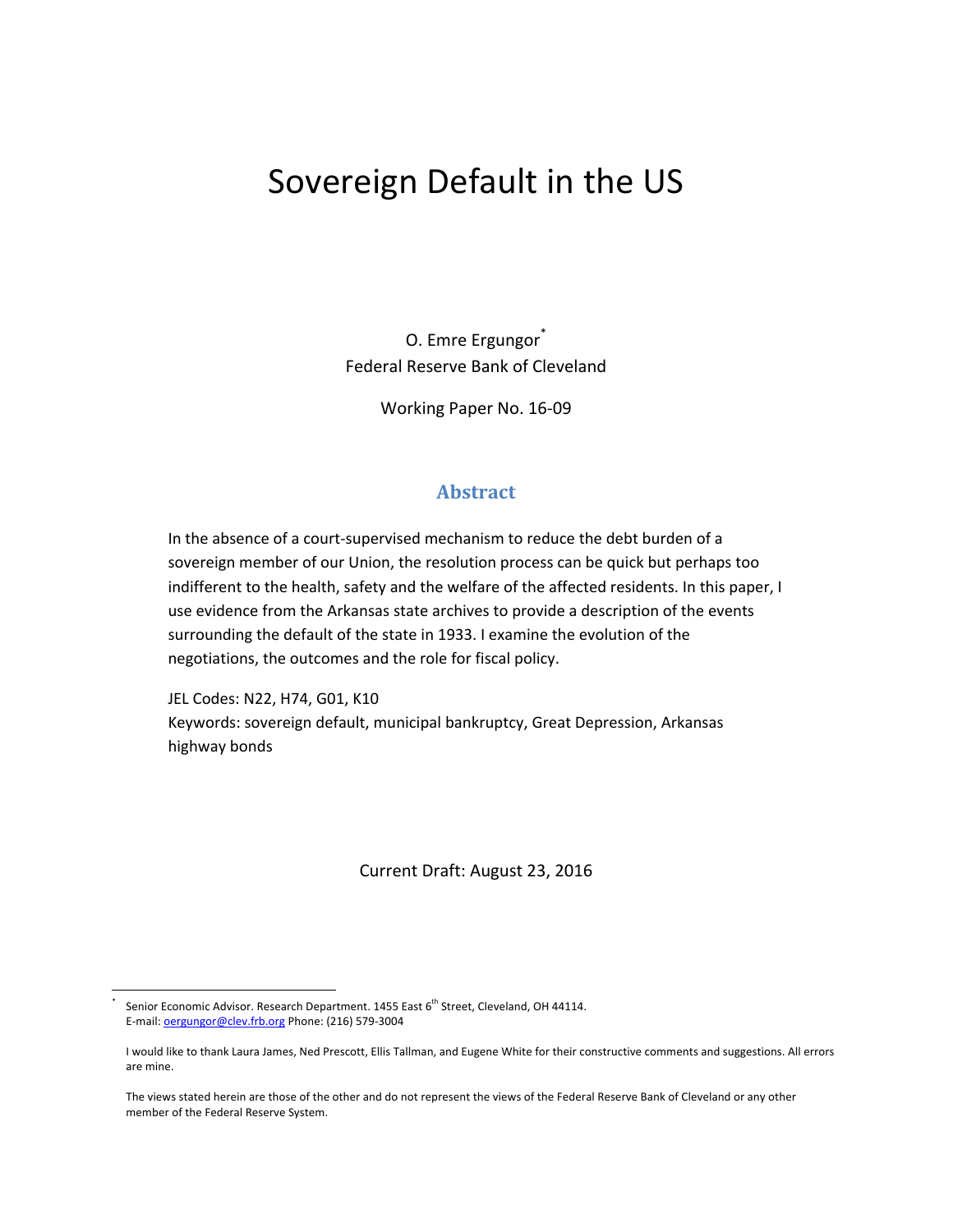## *I. Introduction*

On January 4, 2016, Puerto Rico defaulted on approximately \$174 million in debt payments. While municipalities (cities and counties) default from time to time, the default of a sovereign entity such as a state or territory is a different affair.<sup>1</sup> In the case of a municipal default, Chapter 9 of the bankruptcy code clearly defines the rights and obligations of the debtor and the creditors and guarantees that the basic governmental functions (such as, health, education, and safety) of the locality continue without interruption. When a sovereign entity defaults, however, there is no formal, court-supervised resolution mechanism. In fact, the only means to extract payment from the sovereign is a combination of formal negotiations and the informal ways in which the parties can pressure one another. When countries default, this process can take years.<sup>2</sup> Research shows that drawn-out resolutions can be detrimental to the well‐being of the affected population because they reduce transparency, create uncertainty, and delay the recovery (IMF, 2013).

Given the economic consequences, it is natural to ask how events are likely to unfold when a state or territory of the United States finds itself in that quandary and a federal solution—such as a bailout or an extension of Chapter 9 to sovereigns who submit themselves voluntarily to federal court jurisdiction—is unavailable. The most relevant historical analog for such a case is the default of the state of Arkansas on its highway bonds in 1933. While Arkansas was not the first state to default (English, 1996; Sargent, 2012), it is unique as the first state to default after the ratification of the  $14<sup>th</sup>$  Amendment (1868) and the passage of the Jurisdiction and Removal Act of 1875, which gave federal courts jurisdiction to hear all cases alleging a violation of the US Constitution, federal law, or treaty (a.k.a. federal question jurisdiction). Until then, suits against state officials were restricted to tort (trespassory) claims.<sup>3</sup>

In this paper, I use evidence from the Arkansas state archives to document the events that led to the default, and the negotiation process that took place in the absence of a bankruptcy mechanism. The paper has three main findings. First, informal contract‐enforcement mechanisms exist and the creditors deployed them effectively and swiftly against the state. Debt renegotiations in 1932 took about three months and the 1933‐34 negotiations took about seven months. Second, the state's sovereign rights under common law and the 11<sup>th</sup> Amendment did not provide any protection to its population. During the darkest period of the Great Depression, taxes were raised and basic government functions such as health and education were cut, but senior creditors were made practically whole. In other words, the process was swift and effective, but to the public it seemed unfair. As I will show later, the resulting mistrust of the financiers made the population vulnerable to conspiracy theories and led to poor economic choices in later years. Third, even though the default was technically cured in 1934, the state's reputation suffered for a long time and it was unable to return to credit markets without federal

 $1$  Puerto Rico is not a state, but the US Supreme Court has recognized Puerto Rico's common-law sovereign immunity as a Territory since 1913. The First Circuit Court of Appeals consistently recognized Puerto Rico's immunity under the 11<sup>th</sup> Amendment as well. However, the Supreme Court never granted certiorari (review) to challenges to the First Circuit's interpretation of the 11<sup>th</sup> Amendment in cases related to Puerto Rico.

So that is still an open question according to some scholars (Chandler, 2011).<br><sup>2</sup> Argentina recently reached an agreement with its creditors, 15 years after its default.

<sup>&</sup>lt;sup>3</sup> The US Supreme Court continued to defend state sovereignty rigorously even after this expansion of powers (Louisiana v. Jumel, 107 U.S. 711 (1883)).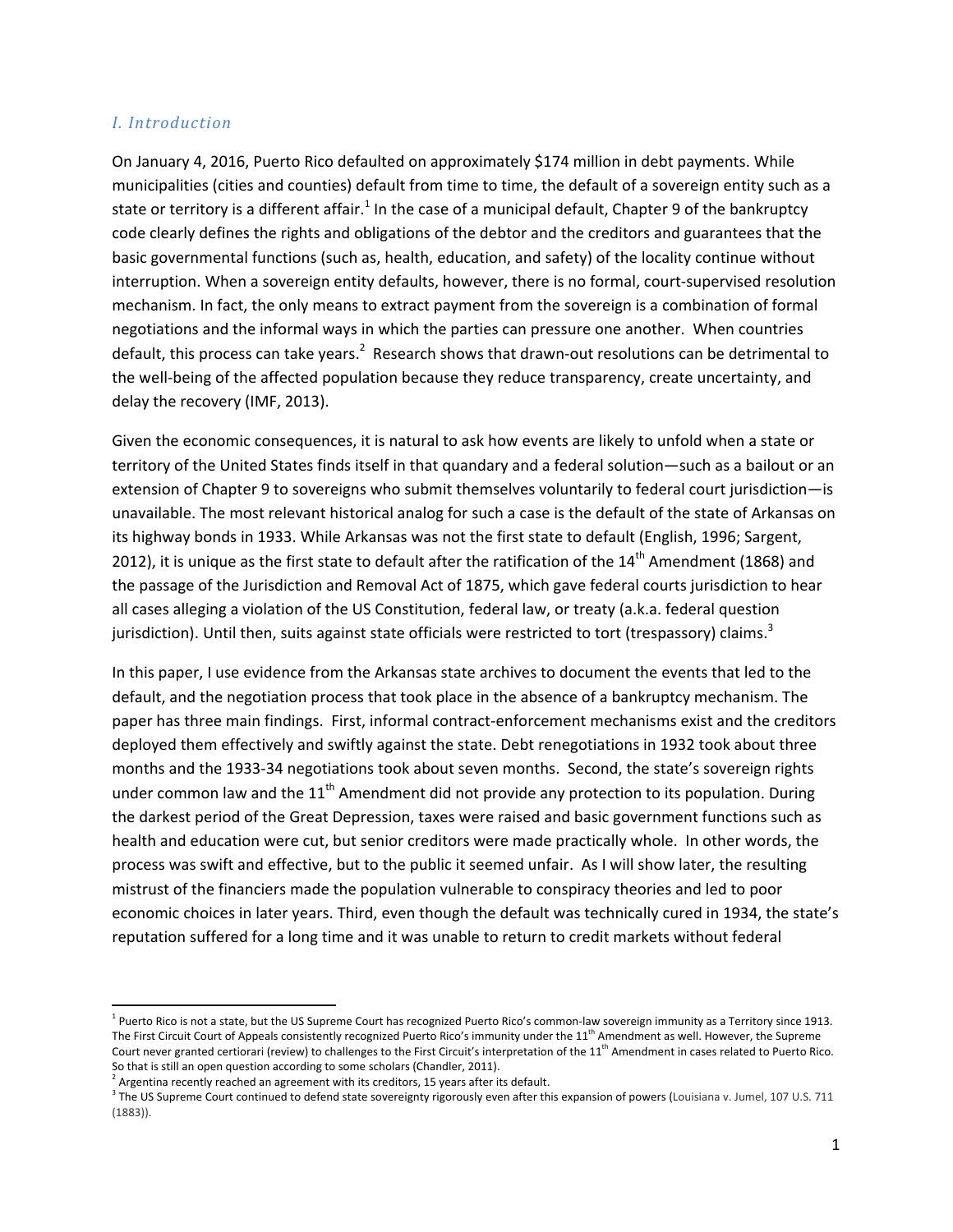assistance. Thus, the default experience of Arkansas is in line with the reputational models (e.g. English, 1996) but it also highlights the informal sanctions that can be imposed to compel repayment.

In the remainder of this paper, I will describe the events preceding the default (Section II), which will clarify the types of debt outstanding and their relative seniority. In Section III, I will describe the first "economic" default in 1932, which was not a default on the state's direct obligations but a reneging of its promise to subsidize the debts of property owners. Section IV covers the actual default on the state's highway obligations in 1933. Section V reviews the tools deployed by the senior creditors. Section VI examines the aftermath of the default. Section VII concludes.

## *II. The Construction Boom*

In 1903, there were only about 50 automobiles on the roads of Arkansas, but the need for hard-surfaced roads was already clear.<sup>4</sup> Following their cherished principle of "local self-government," Arkansas legislators enacted the Arnold Road Bill in 1907 to allow counties to set up road improvement districts at the request of the local land owners. The districts were responsible for funding the construction and maintenance of the new roads through local property taxes. State oversight did not exist until the passage of Act 302 in 1913. The Act established a State Highway Commission under the new State Highway Department to supervise road construction and maintenance. The legislation also charged the Commission with providing advice and assistance to road improvement districts, but it had limited rulemaking powers and a small annual budget to work with—initially \$1.7 million in 2015 dollars.<sup>5</sup>

The creation of new improvement districts sped up after two legislative developments. In 1915, the Alexander Road Improvement Law enabled the districts to issue their own bonds‐‐‐backed by the revenue stream of property taxes and secured by liens on local private property—to fund their activities,<sup>6</sup> and in 1916, Congress provided federal aid for state highway construction with the first federal highway funding legislation. Arkansas established hundreds of road districts between 1915 and 1923 and channeled the federal dollars to the districts by simply designating certain roads state highways but without imposing the necessary oversight on the districts. According to period sources (Sparlin, 1942), "There was little or no state supervision, so the commissioners of the road districts built the 'highways' as they chose. The quality and width of the pavement varied from district to district, and if roads in adjoining districts connected, it was purely coincidental. Roads were a fine thing, and no road commissioner's property could be without one, even if a bridge had to be built across a stream and back again."

Booming road construction activity nationwide drove the cost of labor, material, and equipment to new heights. Rather than slowing down their activity, the road districts relied on federal dollars and bond issuance to maintain the pace of new construction. Servicing the debt was not an issue while real estate and agricultural prices were rising as they did during World War I. However, the price declines during

<sup>&</sup>lt;sup>4</sup> Encyclopedia of Arkansas History and Culture, http://www.encyclopediaofarkansas.net, a project of the Butler Center for Arkansas Studies at the Central Arkansas Library System in Little Rock, Arkansas.

<sup>&</sup>lt;sup>5</sup> Historical Review – Volume Two. Arkansas State Highway Commission and Arkansas State Highway and Transportation Department, April 2014<br><sup>6</sup> Bond issuance by districts was permitted under Act 302, but the Attorney Genera the conditions that a road improvement district had to meet to be eligible to issue bonds.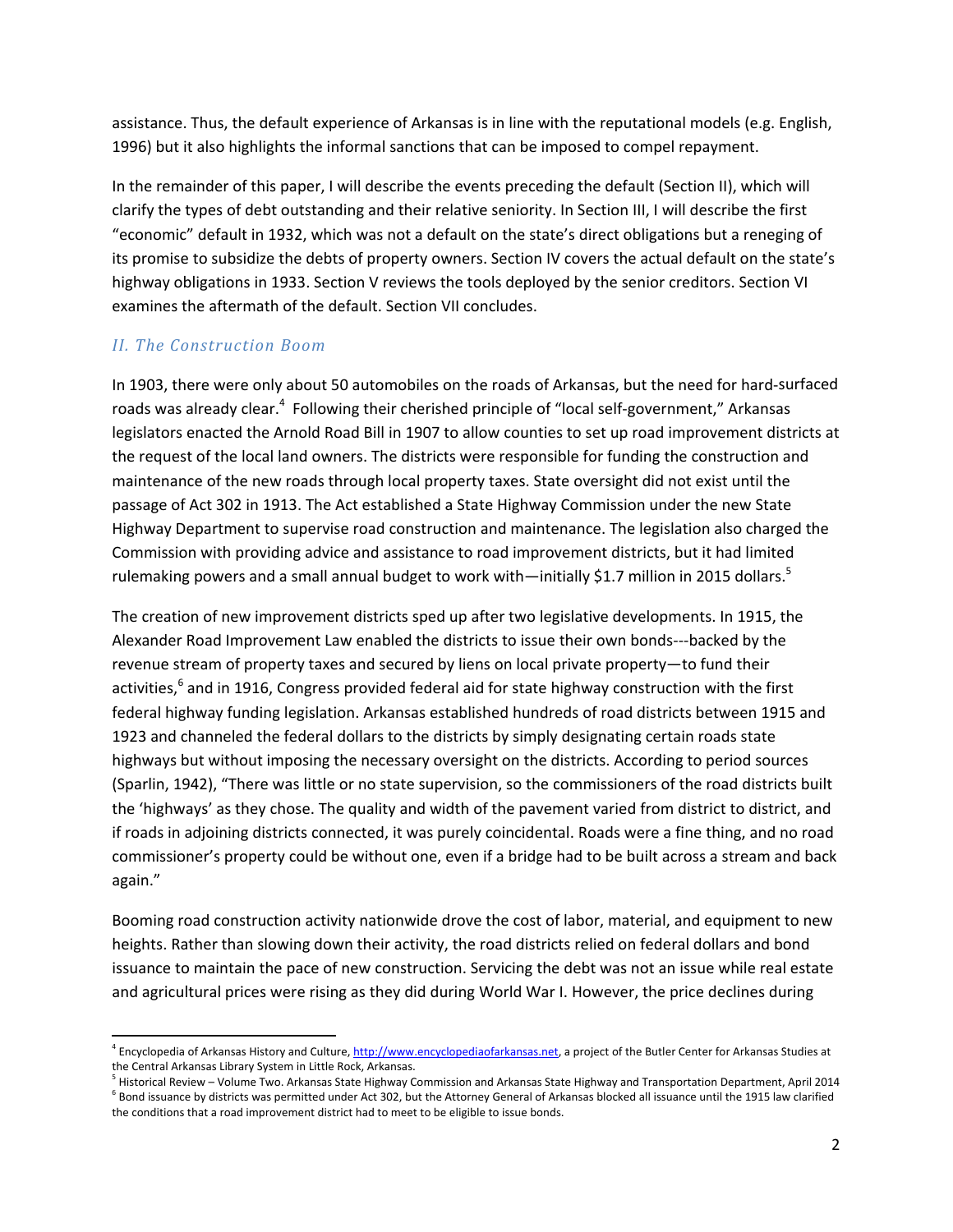the 1920‐1921 recession hurt the tax base of the road improvement districts. As the tax burden of existing bonds increased, new issuances dried up, and districts were stuck with half‐built roads that could no longer be completed with the resources at hand. As the highways began reverting back to dirt roads, the state legislature passed the Harrelson Road Law in 1923 and took charge of state highway construction and maintenance. The transfer of responsibilities reduced the road improvement district tax burdens and shifted the cost of construction and maintenance onto the state. From that point forward, the state would do most of the borrowing and road work, and the users of the roads would pay gasoline taxes and license fees to retire that debt—at least in theory.

Still, the debt burden of the districts did not go away. In 1926, tax foreclosures on unpaid property taxes were rising. In the gubernatorial elections held that year, the Democratic candidate John Ellis Martineau ran on the platform of helping out the distressed property owners and won. Soon after he took office, the General Assembly passed the Martineau Road Act of 1927 and promised to make the payments on the \$64 million (\$878 million in 2015 dollars) debt of the road improvement districts as long as funds from state sources were available. Note that the state did *not* assume the bonds; it merely agreed to make the payments to prevent foreclosures on property. If the state stopped making the payments, the obligation would revert back to the property owners. Still, \$64 million is a sizable figure given that the state's entire bonded debt until that time was \$3.1 million. In the years leading to its default, the state borrowed an additional \$91 million to fund its highway and bridge projects, pledging the highway revenues—gasoline taxes, license fees, and tolls—as security.

## *III. The First Default: The Failed Refunding*

With the onset of the economic slowdown, 1931 gasoline tax and auto licensing revenues came in 10 percent below their 1930 levels, as people traveled less and let their licenses expire; income and severance taxes dropped 55 percent. The financial distress of the state was apparent in the news reports. The Highway Department announced in early January 1932 that it ran out of cash and was suspending payments to contractors for the road work already completed. It issued post-dated vouchers and blamed large debt payments over the previous months for the cash shortage.<sup>7</sup>

Distress of such magnitude inevitably triggered the scrutiny of road district and highway department finances, which revealed widespread corruption. The \$1,290 labor and material cost of a 5-mile dirt road in Pulaski County was billed to the state at \$11,250 plus interest. When asked to explain, the attorney for the road district said the expenses of the district were "none of the public's business."<sup>8</sup> It was also revealed that road districts were collecting principal and interest payments from the state treasurer on bonds registered but not issued, contractors were using lower-quality material than specified in their contracts but charging the state the price of the higher quality material, some road improvements were billed but not started, some roads reportedly built did not exist, multiple road districts sent bills to the state for the same road construction, district funds were invested in projects unrelated to road

 $7$  "State Unable to Pay Contractors," Arkansas Gazette, January 3, 1932.

<sup>8</sup> "Fails to Itemize District's Claims," Arkansas Gazette, February 7, 1932.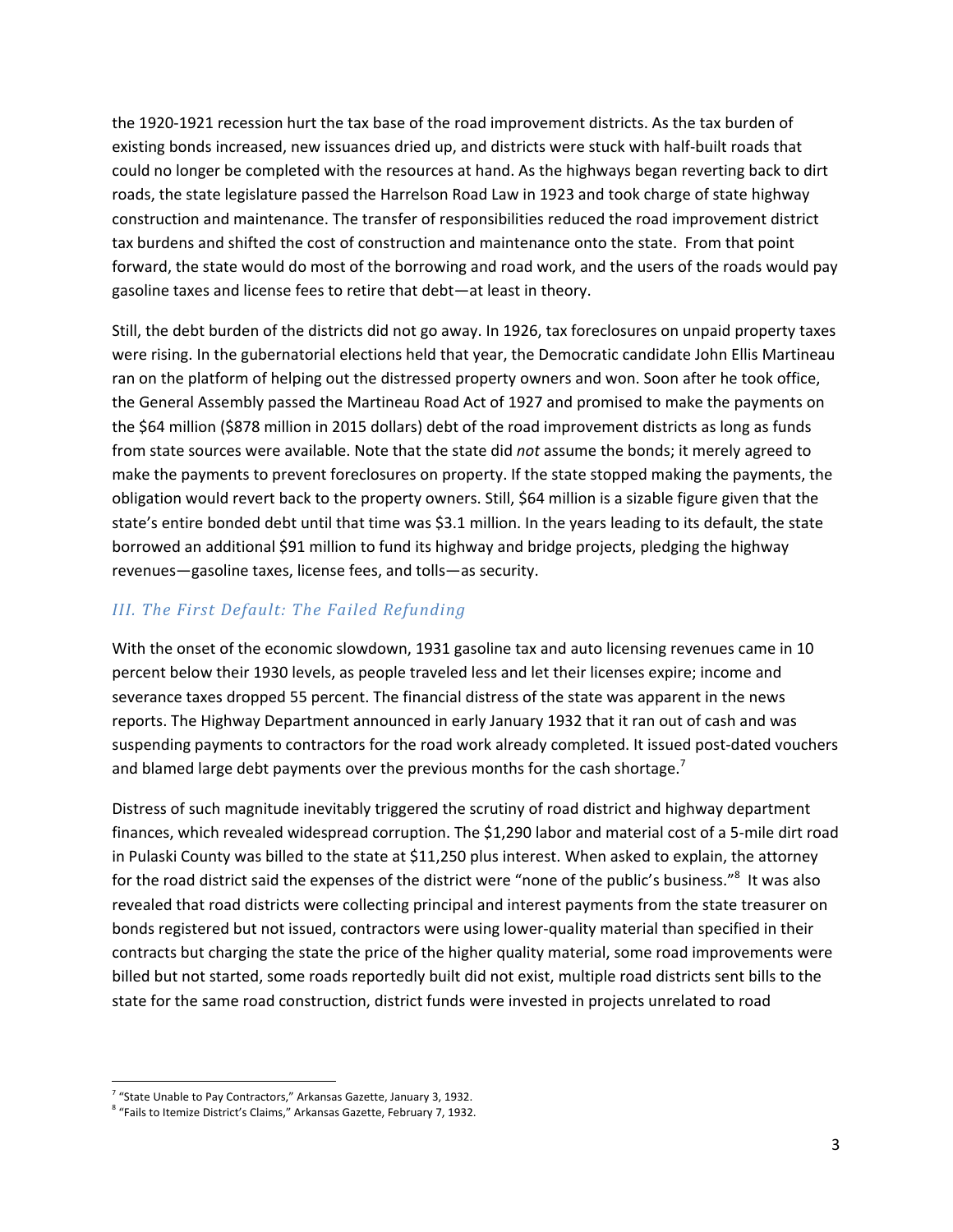construction promoted by the contractors, and contractors that contributed to the governor's campaign fund were given jobs on a noncompetitive basis.<sup>9</sup>

Whatever role corruption may have played in creating Arkansas' debt problem, no investigation, probe, or grand jury inquiry could provide relief for the state's cash shortage as the Great Depression took hold. It became apparent by the end of January 1932 that the state would not have the resources to make the nearly \$11 million in principal and interest payments due on its bonds (including \$6.5 million due on the road district bonds) and nearly \$2 million owed to contractors in post-dated vouchers. Faced with the possibility that the road district obligations would revert back to the districts and exacerbate the foreclosures, the Highway Commission proposed that the state refund the road district bonds with state obligations. The proposal presented to the General Assembly on March 15, 1932 (details are in the Appendix Table A‐1) is the state's initial offer. It called for the issuance of 5 percent coupon state revenue bonds to replace the \$47 million in remaining road district bonds (with coupons averaging 5¾ percent), payable from the highway revenues, junior to the state's own obligations and road maintenance costs, not backed by the full faith and credit of the state, and with maturities that exceeded the substituted district bond maturities by 10-to-21 years. The exchange was to take place on a voluntary basis to avoid the appearance of default.

Investors quickly rejected the initial offer and demanded higher coupons, a maximum maturity extension of 10 years, and seniority over maintenance expenses. During the three weeks of closed‐door negotiations that followed, the only time the public heard back from the bondholders was when the state refused to yield to their demands and they threatened to start the tax foreclosures. Still, we can observe the direction of the negotiations in the alternative bills that are submitted to the General Assembly as the state slowly acquiesced to bondholder demands. In the final bill that became Act 15 of 1932, the revenue bond maturity was extended 10 years beyond the life of the exchanged district bond. The priority of the bonds was placed ahead of the state's road maintenance expenses, and the state promised it would never let the highway revenues drop below a level sufficient to pay the interest and principal on its highway and revenue bonds. In return, the coupon rate was lowered to 4½ percent.

Bondholders had two options at this point. The first option was to go through with the voluntary exchange and accept a lower coupon rate and a longer maturity, with the expectation that the state might be able to make the lower coupon payments. The second option was to refuse the exchange, reinstate the property taxes that had been on hold since 1927, and potentially foreclose on farms that had lost their value after the collapse in grain prices. Some banks and bond houses favored the first option, especially those holding bonds from the weaker road districts. But overall, the interest was subdued.

The lack of enthusiasm for the exchange can be explained by two aspects of the deal. The first is that having a state with constitutional immunity as the obligor rather than property owners who can be foreclosed on puts bondholders at a disadvantage. The second is that investors doubted that the state would be able to make the lower coupon payments. In July, Governor Parnell's bipartisan committee on

  $^9$  "Board Hears of Campaign Gifts by Contractor," Arkansas Gazette, March 12, 1932. "Suit Names All State Highway Commissioners," Arkansas Gazette, June 12, 1932.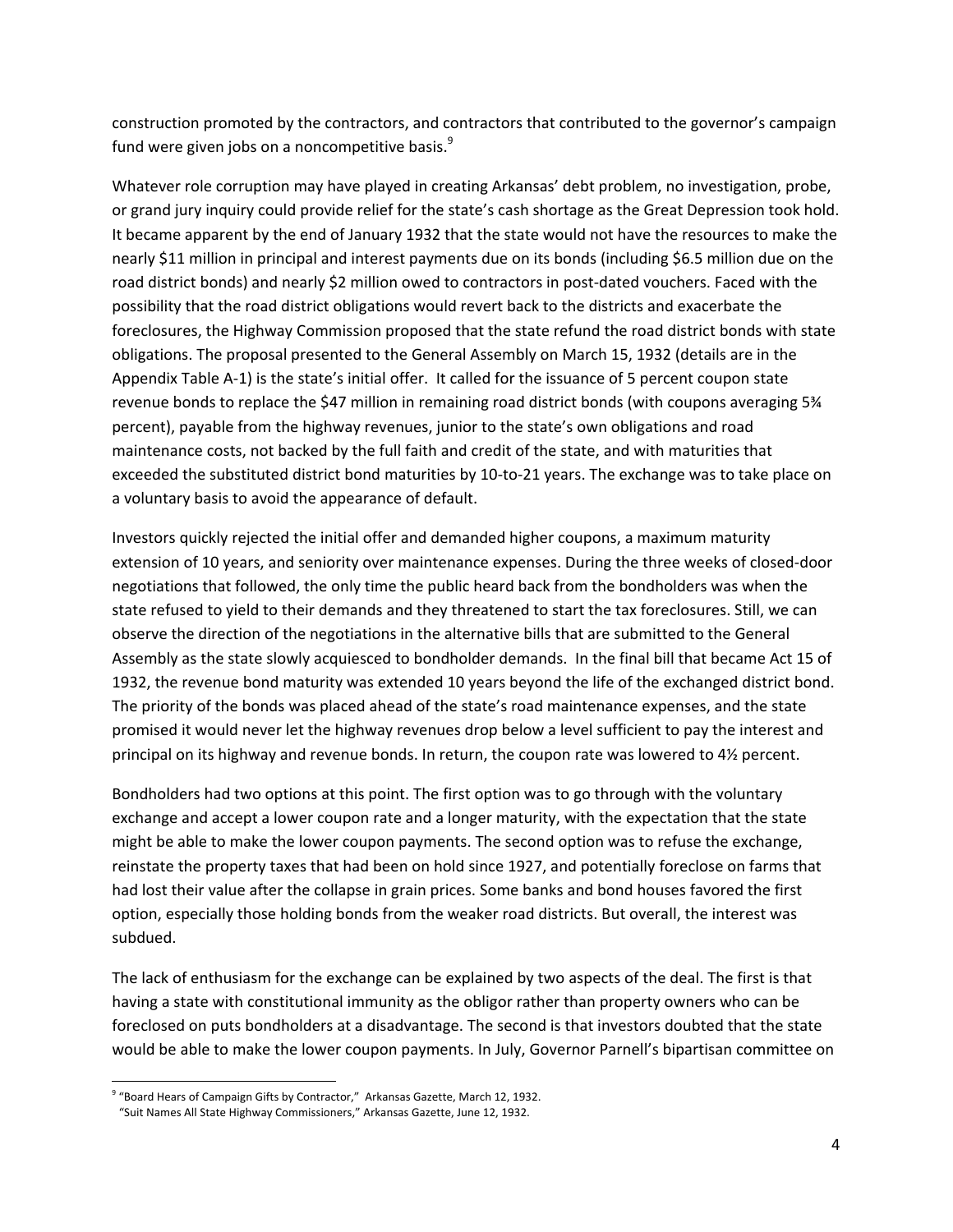highway finances announced that the state had sufficient funds to meet all its obligations for at least 10 years as long as revenues remained at their current levels and the state maintained its access to the bond market. Despite these assurances, there were indications that some investors already knew that the state was insolvent. Just a month after the commission's report, the Boatmen's National Company, a St. Louis bond house, publicly questioned the state's ability to pay the September coupons and reversed its support for the bond exchange, deciding it was safer to maintain the ability to tax the property owners and to foreclose on the property liens of the district bonds.<sup>10</sup>

The Boatmen's National Company was right. The state did not make the coupon payments due in September, blaming court delays and a lack of funding to hire the clerks to process the exchanged bonds. However, it was no secret that the state treasury had \$100,000 in its vaults—much less than the \$1,000,000 that would be needed to make the coupon and principal payments on the district bonds if all of them were tendered for exchange.<sup>11</sup> Given the clear lack of capacity to pay, it is perhaps no surprise that the bond exchange program was a failure. About half of the outstanding road district bonds were delivered to the state for exchange by the time the year came to a close. Because Act 15 mandated the payment of missed coupons on district bonds during the exchange, only half of the delivered district bonds were actually exchanged; the remaining bonds were returned to their owners.

This episode is not considered to be a default by the state because the state did not have the "obligation" to make the payments on road district bonds. Yet, it may be considered as an economic default given that the state did not have the resources to make the payments it intended to make.

## *IV. The Second Default: The Failed Legislative Cramdown*

State revenues continued to fall in 1932. In October, the State Comptroller announced that revenues were at their lowest level since 1924-1925 despite a multitude of new taxes and higher rates on existing ones. Interest costs to total revenue reached 29.7 percent, the highest among all states (Table 1).<sup>12</sup> That ratio was expected to reach 50 percent in 1933.<sup>13</sup> On January 27, 1933, Governor Futrell advised the Roads and Highways Committee of the legislature that the state could not pay its bond obligations and if bondholders did not agree to a new refunding in negotiations, it would be the legislature's duty to "protect the homes of the people."<sup>14</sup> The remark was in response to a renewed threat by district bondholders to re‐institute the property taxes and initiate foreclosures.

The negotiations were fruitless. In a personal letter to the governor, a bond‐house representative warned him of the reputational consequences of a new refunding and why it was likely to fail.<sup>15</sup> He argued that the state did not take its obligations seriously and attempted to improve its position by

<sup>&</sup>lt;sup>10</sup> "Return of Road Bonds Requested: Securities Company Advises Customers Arkansas Can't Pay Interest", Arkansas Gazette, August 20, 1932.

<sup>&</sup>lt;sup>11</sup> "No Interest Till Bonds Refunded: Over \$100,000 On Hand, With Over \$1,000,000 Due September 1; Officials Unperturbed", Arkansas Gazette, August 21, 1932.

 $12$  The same ratio for Puerto Rico in FY 2013 is 13.2 percent (Commonwealth of Puerto Rico Basic Financial Statements and Required Supplementary Information, June 30, 2013).

 $13$  "General Revenue Deficit \$1,000,000: Heavy Bond Debt Shown", Arkansas Gazette, December 4, 1932.

<sup>&</sup>lt;sup>14</sup> The state considered imposing a moratorium on foreclosures but the legislative commission investigating this issue concluded that the open-

ended moratorium necessitated by the dire conditions in Arkansas would be unconstitutional.<br><sup>15</sup> Letter to Governor Futrell by Mr. De E Bradshaw, dated February 20, 1933. Arkansas History Commission, Governor Futrell Paper Folder 320.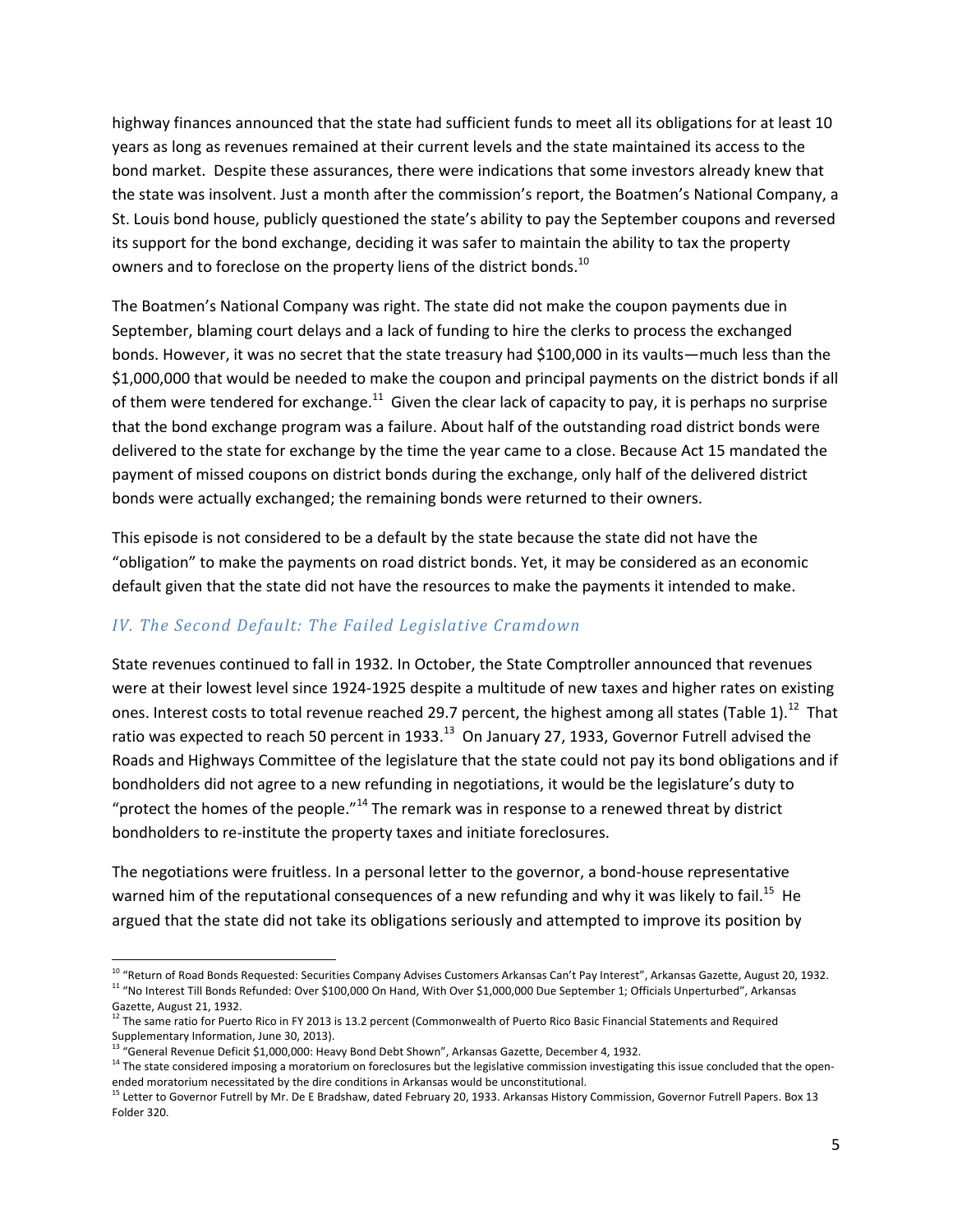legislative dicta at the expense of investors, which made them unwilling to give up their liens on property. In his response letter, the governor pushed aside the warning on reputation consequences and explained that the state was unable to raise new revenue or collect from the existing sources. He asked for sympathy but did not hide his contempt.<sup>16</sup> "You speak of the credit of the State – that our failure to pay will destroy its credit. That has already been done. … It is a poor time for creditors to use the male [*sic*] [*recte* mailed] fist. You can't imagine the desperate condition of the people. I know that you are not situated in a way to do so. You do not visualize it. It is a time for the creditors to show some sympathy. It is no time to bear down and take people's property, when they are helpless… I want to say this to you now, and don't forget it, it is no time to be driving the people to desperation. The ship of State, meaning the nation, is rocking, and you know it." He accused investors of greed and questioned why they kept lending to the state when he had warned them publicly four years earlier that the state was coming to the point of default. "Why the money lenders couldn't see this," he said, "I am unable to understand."

A week after this letter, on March 1, 1933, Arkansas stopped payments on all its highway bonds. The governor addressed a joint session of the state legislature on the same day and announced his plan:<sup>17</sup> All state-highway bonds, road-district bonds, refunding-revenue bonds under Act 15, toll-bridge bonds, short-term notes issued to contractors, and all other claims against the Highway Commission, totaling approximately \$146 million, would be consolidated into one refunding issue with a 3 percent coupon and 25 years' maturity. The 3 percent‐coupon par bond would impose a severe haircut on the creditors of the state as the 20‐year, 4 percent‐coupon New York State Highway Improvement Bonds were yielding 3.75 percent in this period.<sup>18</sup> Furthermore, highway bondholders' claims on highway revenues would become subordinate to road maintenance expenditures up to \$2 million. Bondholders were not obligated to accept the deal, but no payment was appropriated for the old bonds. The General Assembly passed Act 167 (Ellis bill) in March as recommended by the governor without any consideration for creditor demands.

### *V. The Squeeze*

Creditors did not like the offer. Road district bondholders refused to exchange their bonds because they did not want to lose their tax liens on property. State highway and toll‐bridge bondholders (referred to as state bondholders from now on) did not want to accept parity with all the other creditors. The laws that authorized the issuance of state bonds had pledged the highway revenues to bondholders, and they would be giving up their first claim on those revenues by accepting parity with the district bondholders. Bondholder protection groups formed in major financial centers—the most powerful in New York City soon after the passage of the Act, and lawyers threatened lawsuits.

The governor's public comments that spring disseminated the message that the state, as a sovereign entity, is protected from bondholder lawsuits. The argument is a correct but incomplete interpretation

<sup>&</sup>lt;sup>16</sup> Letter to Mr. De E Bradshaw by Governor Futrell, dated February 24, 1933. Arkansas History Commission, Governor Futrell Papers. Box 13 Folder 320.<br><sup>17</sup> Journal of the Senate of Arkansas of the 49<sup>th</sup> General Assembly, pages 980-982.

<sup>&</sup>lt;sup>18</sup> The Commercial and Financial Chronicle, March 24, 1933,

https://fraser.stlouisfed.org/scribd/?item\_id=517119&filepath=/docs/publications/cfc/cfc\_19330325.pdf#scribd‐open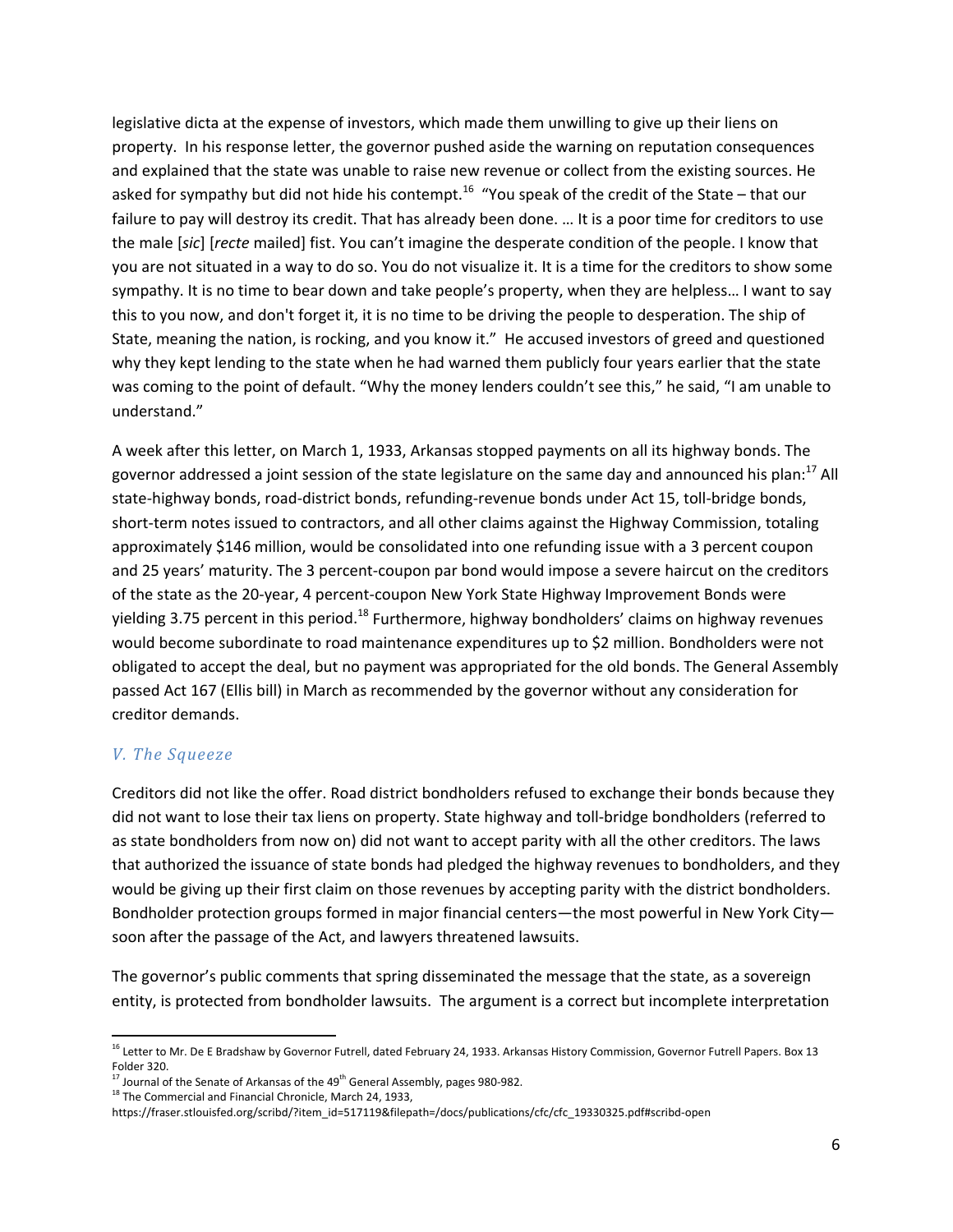of the state's rights under common law and the  $11<sup>th</sup>$  Amendment to the US Constitution, which prohibits individuals, groups, or corporations from bringing a suit against a sovereign state without its consent. Creditors took advantage of the two holes in this immunity argument. First, while a state cannot be sued in federal court, a state official can be prevented from taking an illegal action. That is, the federal court cannot reach into a state's vaults and collect cash to satisfy creditors. But, if the state is handling the default in a way that violates the rights of the creditors under the US Constitution, the court can issue an injunction to stop a state official from committing an unconstitutional act.<sup>19</sup> Second, the 11<sup>th</sup> Amendment's restrictions on the jurisdiction of federal courts apply to suits brought by individuals but not by other states of the Union.

Even before Futrell signed the Ellis bill, the Commonwealth of Pennsylvania, acting on behalf of its teachers' retirement fund, and Nevada and Connecticut, reportedly acting on behalf of large insurance companies in Hartford, had announced their intention to sue Arkansas. In late August, the General Assembly passed legislation to continue the coupon payments to other states to prevent them from obtaining judgment against Arkansas. This action may have made the situation worse since it provided preferential treatment to a particular type of creditor at the expense of others with same seniority.

In September, road district bondholders filed suit in state courts to reinstate the property taxes. State bondholders sued the state Treasurer in federal court to prevent him from making the coupon payments authorized by the legislature in late August.<sup>20</sup> The Ellis bill, they argued, impaired the priority of their claim, and violated the promise of an earlier law to never let highway revenues drop below a level commensurate with the state's debt payments. Thus, the bill violated the contract clause of the US Constitution and the  $14<sup>th</sup>$  Amendment, which provides that no state shall deprive any person of life, liberty, or property without due process of law, nor deny to any person within its jurisdiction the equal protection of the laws. The federal court agreed and granted state bondholders a temporary injunction against the use of highway revenues.

The Commonwealth of Pennsylvania filed its suit in the US Supreme Court in November and declared that it would have declined the special coupon payment authorized by the Arkansas legislature in August even if the state's funds were not tied up in federal court.<sup>21</sup> It was more interested in testing the constitutionality of the Ellis bill and restoring the security of the highway bonds in its portfolio.<sup>22</sup> Namely, Pennsylvania argued that Arkansas' reduction of its gasoline tax and license fees in response to the declining economy violated its promises in earlier legislation that the taxes and fees would be maintained at a level consistent with full payment of the highway bonds. It asked the Supreme Court to compel Arkansas to raise its taxes again.

<sup>&</sup>lt;sup>19</sup> This is of course an extreme oversimplification of the issue. See Kian (2009) for an excellent review of the nuances of common-law and 11<sup>th</sup> amendment immunity.<br><sup>20</sup> The presiding judge was none other than former‐governor John Ellis Martineau, who was appointed to the federal bench by President

Coolidge in 1928.

 $21$  The Supreme Court has original jurisdiction when states sue one another.

<sup>&</sup>lt;sup>22</sup> "Pennsylvania to Press Bond Suit: Interest Not Important," Arkansas Gazette, October 27, 1933. Nevada and Connecticut did not sue. Connecticut's case was on shaky ground because the Supreme Court does not allow states to sue other states on behalf of citizens just to get around the  $11<sup>th</sup>$  Amendment (New Hampshire v. Louisiana, 108 U.S. 76 (1883)).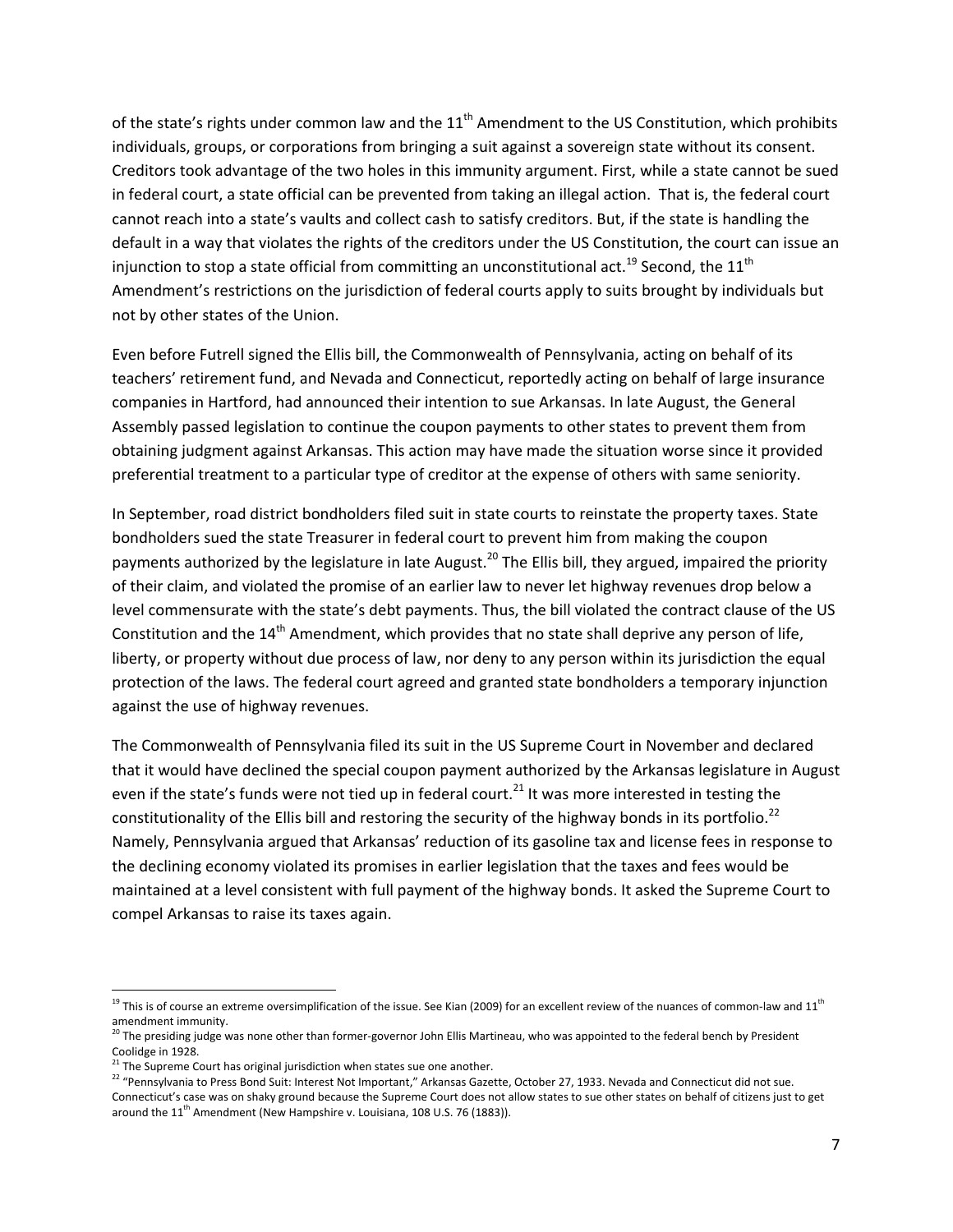It is doubtful Pennsylvania's claim would ever have been decided in its favor. Neither is it clear that some of the complaints of state bondholders would survive Supreme Court scrutiny. For example, in Rector of Christ Church v. County of Philadelphia, 65 U.S. 300 (1860) and multiple other decisions, the Supreme Court recognized that when a sovereign promises a future action (such as boosting highway revenues as needed), it is merely conferring a privilege and not establishing a contract (unless it explicitly declares so in the law). A privilege can be revoked at the pleasure of the sovereign.<sup>23</sup> Yet, as the governor acknowledged in a newspaper story, even if the cases did not have merit, they would still tie up the state's highway funds for an extended period while all the appeals ran their course.

The final blow to the state's resistance to creditor demands came in December when the federal Public Works Administration (PWA) suspended all loans to the state until its bond-refunding issues were resolved. One loan held up by the PWA was for the maintenance of the state hospital and another was for the University of Arkansas. The loans were meant to be retired from tax sources other than highway revenues and therefore not affected by the federal court injunction. On the day of the PWA suspension, Governor Futrell called for an immediate resumption of negotiations with the New York bondholders committee. He also expressed his frustration with PWA's action in a letter to US Senator Caraway of Arkansas: "Funds which, by all the rules of fairness should come to this state are being held up in the Finance Division by Director Mansfield. I am told that Mr. Mansfield is a bond broker, and is or has been connected with the Prudential Life Insurance Company."<sup>24</sup> In other words, he attributed the PWA action to the political clout of the New York bondholders. His attribution may have merit because a high‐level representative of the state in the negotiations told the legislature and the newspapers that "assurance has been given that the bondholders' [federal] suit and the suit filed against the State by Pennsylvania … would not be permitted to interfere with a new refunding program if one is worked out that would be satisfactory to bondholders."<sup>25</sup>

## *VI. Negotiations and Resolution*

Negotiations started with the arrival of bank and insurance company representatives to Little Rock on December 4, 1933. Let's consider the bargaining power of major creditors before we list their demands.

- i. *State Bondholders:* Mostly a collection of New England and Mid‐Atlantic banks and insurance companies represented by a New York group. They were owed about \$95 million in face value and interest in arrears. These are the direct obligations of the state.
	- a. *Contractual Security:* Debt secured by a pledge of state-highway revenues.<sup>26</sup>
	- b. *Informal Clout:* Based on their assurance to end all the federal lawsuits and the governor's allegations, it is likely that they were behind the Pennsylvania lawsuit and the PWA action.

 $^{23}$  Carter v. Greenhow, 114 U.S. 317, 322 (1885) is another example to how difficult it is for a federal court to pierce state immunity to enforce a contract.

<sup>&</sup>lt;sup>24</sup> "Much at Stake in Bond Conference," Arkansas Gazette, December 3, 1933.<br><sup>25</sup> "Bond Negotiations Will Be Resumed," Arkansas Gazette, December 2, 1933.

<sup>&</sup>lt;sup>26</sup> State bondholders' seniority was confirmed in Hubbell v. Leonard, 6 F. Supp. 145 (E.D. Ark. 1934) on January 5, 1934, which declared the Ellis bill unconstitutional and made the injunction permanent.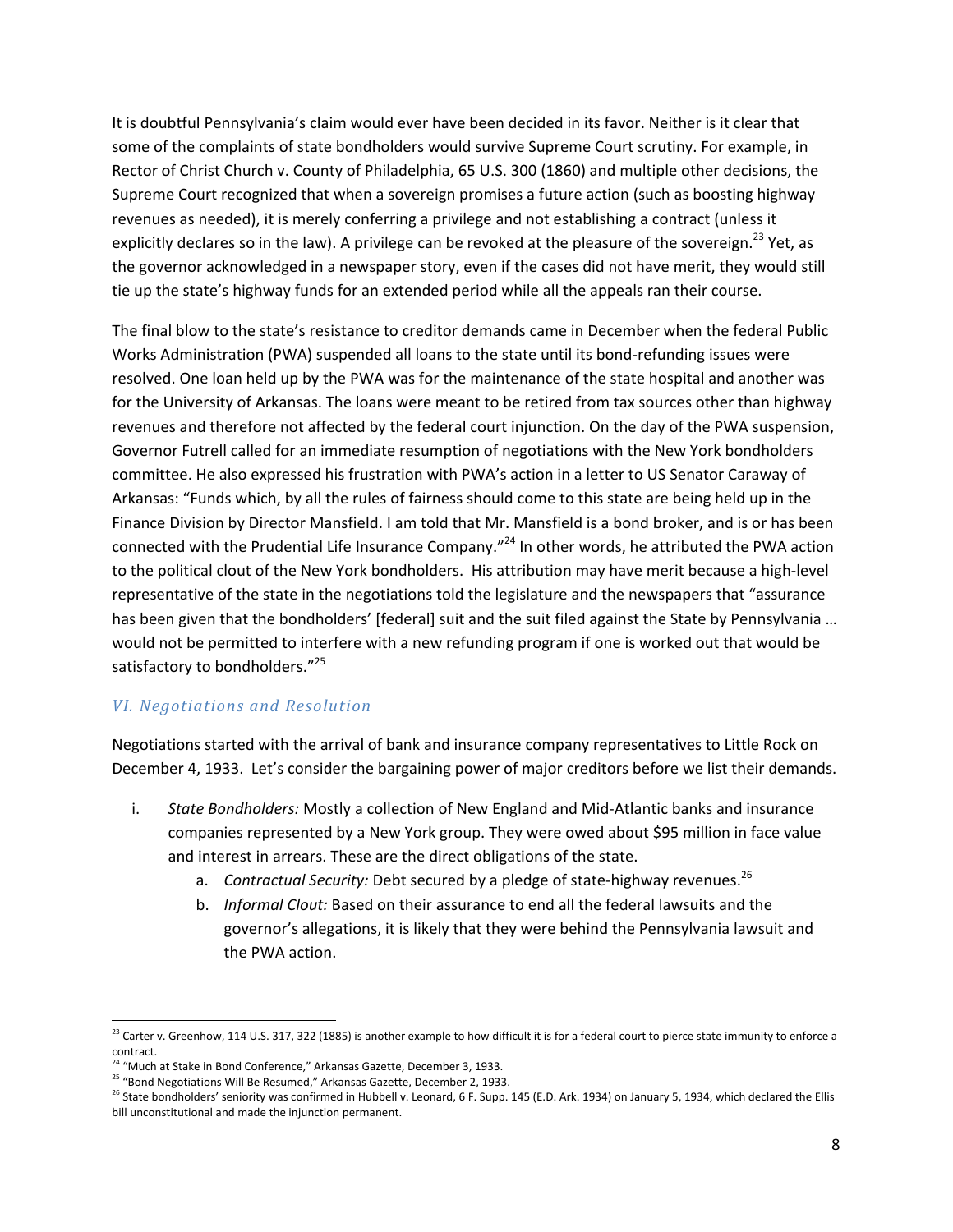- c. *Weakness:* Restricted ability to enforce their contractual rights in the court system due to constitutional barriers.
- ii. *District Bondholders:* A collection of Midwestern and Southern banks and insurance companies represented primarily by a St. Louis group. They were owed about \$50 million in face value and interest in arrears. These are *not* direct obligations of the state but of the property owners in road districts.
	- a. *Contractual Security:* Secured by property taxes in the road districts and a lien on the underlying private property. Payment could be enforced through foreclosure in state courts.
	- b. *Informal Clout:* While the state was not legally on the hook for these obligations, it was sensitive to the fate of the road‐district property owners and responsive to the bondholders' threats of foreclosure.
	- c. *Weakness:* The threat to foreclose on farmland, when commodity prices were so low that the harvest was left to rot in the fields, was not a credible one.

Note that it is the state, not district, bondholders who cornered the state financially by the federal injunction and the PWA action. That fact makes it clear that the former had the upper hand. Also, with its highway revenues and PWA aid frozen, the state was like an impatient player in a simple bargaining game. Therefore, we would expect the most gains from the refunding to accumulate to the state bondholders.

Road‐district bondholders submitted their recommendations to the governor's subcommittee on refunding—which practically represented the interests of state bondholders—as soon as the negotiations began (details in the Appendix Table A‐2). They cut their coupon rates to 3 percent, but they also demanded the same coupon for the state bondholders. They also requested compensation for missed district‐bond coupons in the form of new 5‐year 3%‐coupon bonds. There is little indication in their demands that they saw themselves as junior claimants, which may just have been pre‐negotiation posturing.

The final recommendations that came out of the governor's subcommittee on refunding on December 12 show that the threat to foreclose gave the district bondholders little power in negotiations with the state bondholders. The subcommittee proposed to give the district bondholders the 3 percent coupon that they had requested but for state bondholders, it proposed a bond that paid the *same* coupon as the existing state bonds but not all in cash. In the first three years, 3½ percent would be paid as a cash coupon, 4 percent would be paid in the next two years, and the contract rate would be paid fully in cash any time after that. The difference between the contracted coupon rate and the cash coupon was to be made up with additional 3<sup>1/2</sup> percent coupon bonds (priced at par) with maturities of at least 15 years. Lowest-rated corporate bonds traded at 7.75 percent in December 1933.<sup>27</sup> The after-tax yield at 63 percent marginal tax rate would be 3.57 percent. Thus, state bondholders are not taking much of a loss

 $^{27}$  NBER Macrohistory database Chapter XIII. Interest Rates: m13036 U.S. Yields On Corporate Bonds, Lowest Rating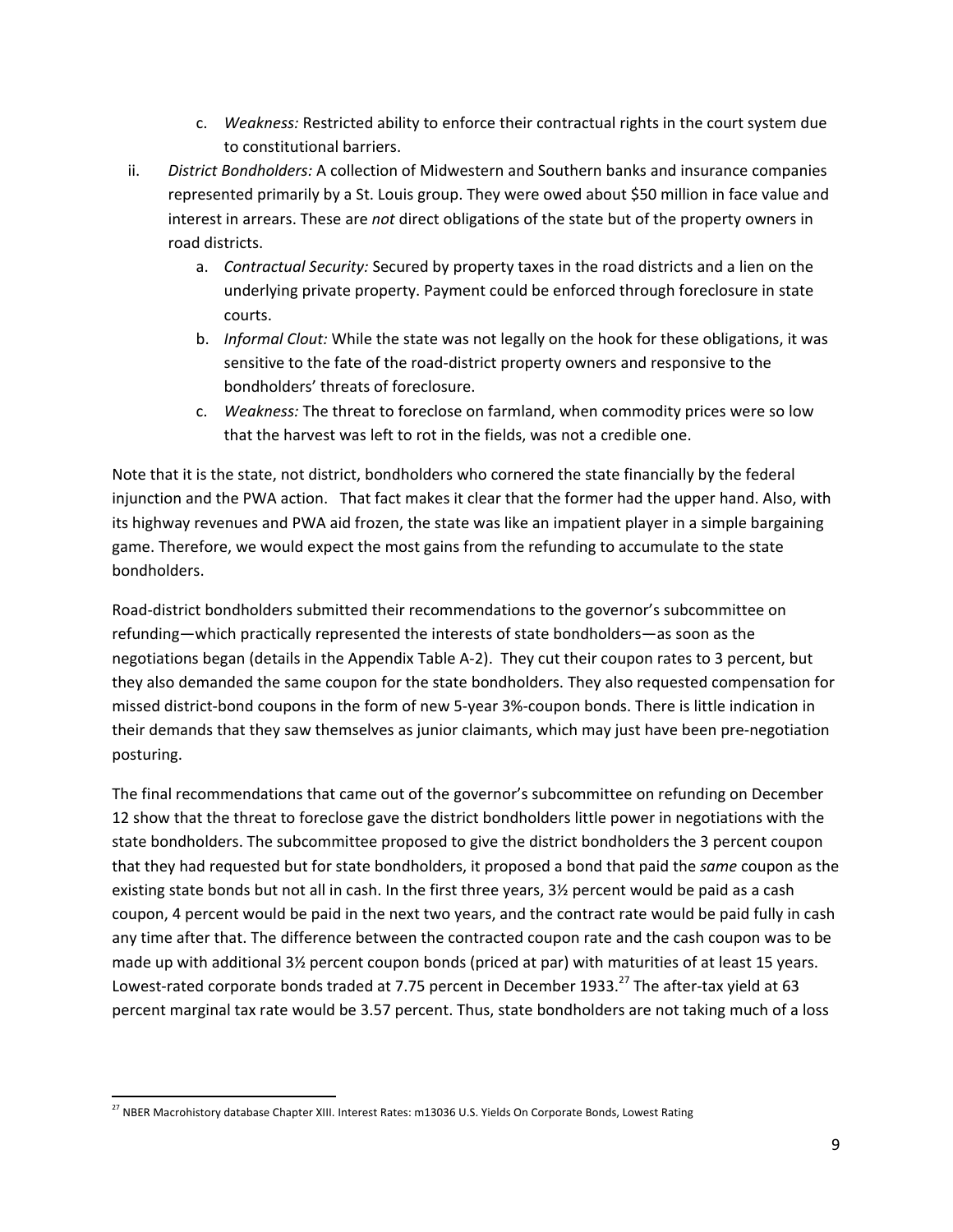here. If one considers that unlike a lowest-rated corporation, a state in default still has an infinite life and maintains its taxing power, the deal may actually be a favorable one.<sup>28</sup>

The subcommittee recognized the need to maintain the roads and set aside some money for that purpose, but it also imposed much stricter restrictions on state aid and subsidies to localities and industries. For example, the state was prohibited from building new roads until all the bonds were paid off, which could technically be as late as 1977. It proposed a sinking fund to retire the outstanding debt that was more generous to the district bondholders than they had requested (to release the lien on properties as quickly as possible), but it refused to compensate them for missed coupons. The district bondholders agreed to this inferior plan before it is was sent to the legislature without much objection. Thus, they were fully aware of their weak position in the negotiations.

The legislative committee deviated from the submitted plan by increasing the gas tax half a cent more than requested and channeling the new resources to county, agricultural, commercial, and industrial subsidies. This action led to a revolt among the district bondholders. If the state had untapped power to tax, they argued, that resource should be channeled to those who had suffered the greatest loss. After a few days of negotiations, they received 15‐year zero‐coupon bonds (priced at par) in compensation for missed interest, and a shorter maturity on their refunding bonds.

The first bill introduced in the General Assembly on December 30, 1933, reflects every bondholder demand (details in Appendix Table A‐3). In the 26 days of debates that followed, the only source of contention among legislators was how to distribute the pain among the Arkansas residents. The terms of the refunding bonds were never challenged (except in the form of futile amendments to delay final action). After the introduction of an alternative bill on January 10, which attempted to assist municipal highway continuation districts with higher gas taxes but reduced county aid, the House was inundated with amendments to rescue one representative's constituency at the expense of another's. Among the most hotly debated topics were which type of vehicle should bear the brunt of license‐fee hikes (down to the specific tonnage of trucks and busses to be affected), whether the state should honor the debt certificates it had issued to municipal highway continuation districts<sup>29</sup> for its share of the maintenance and construction costs, whether contractors should be paid in cash or bonds, how much to cut the gasoline subsidies to municipalities, commercial, industrial, and agricultural interests, how to keep the state hospital open, and whether it was fair to tax food, clothing, and medicine so that bond district property holders did not get foreclosed on.

The final bill introduced on January 26 differs from the original one in the state's assumption of the maintenance costs of highway continuations and in the refunding of the debt certificates given to municipal highway continuation districts in lieu of cash aid. In essence, the state bondholders gave very little ground. After all, it was to their benefit if all roads and highways were maintained by a single entity that could be monitored. The district bondholders did not give up their lien on property. Their bonds were to be held in escrow and returned back to them if the state defaulted again. Even though the

 $^{28}$  According to Moody's, the 10-year cumulative default rate of Caa-C rated municipals in the 1970-2014 period was 16.88 percent. The same rate is 63.77 percent for Caa‐C rated corporates. Moody's Investor Service's Special Comment: US Municipal Bond Defaults and Recoveries, 1970–2014.

 $29$  These are districts that maintain roads that connect to state highways.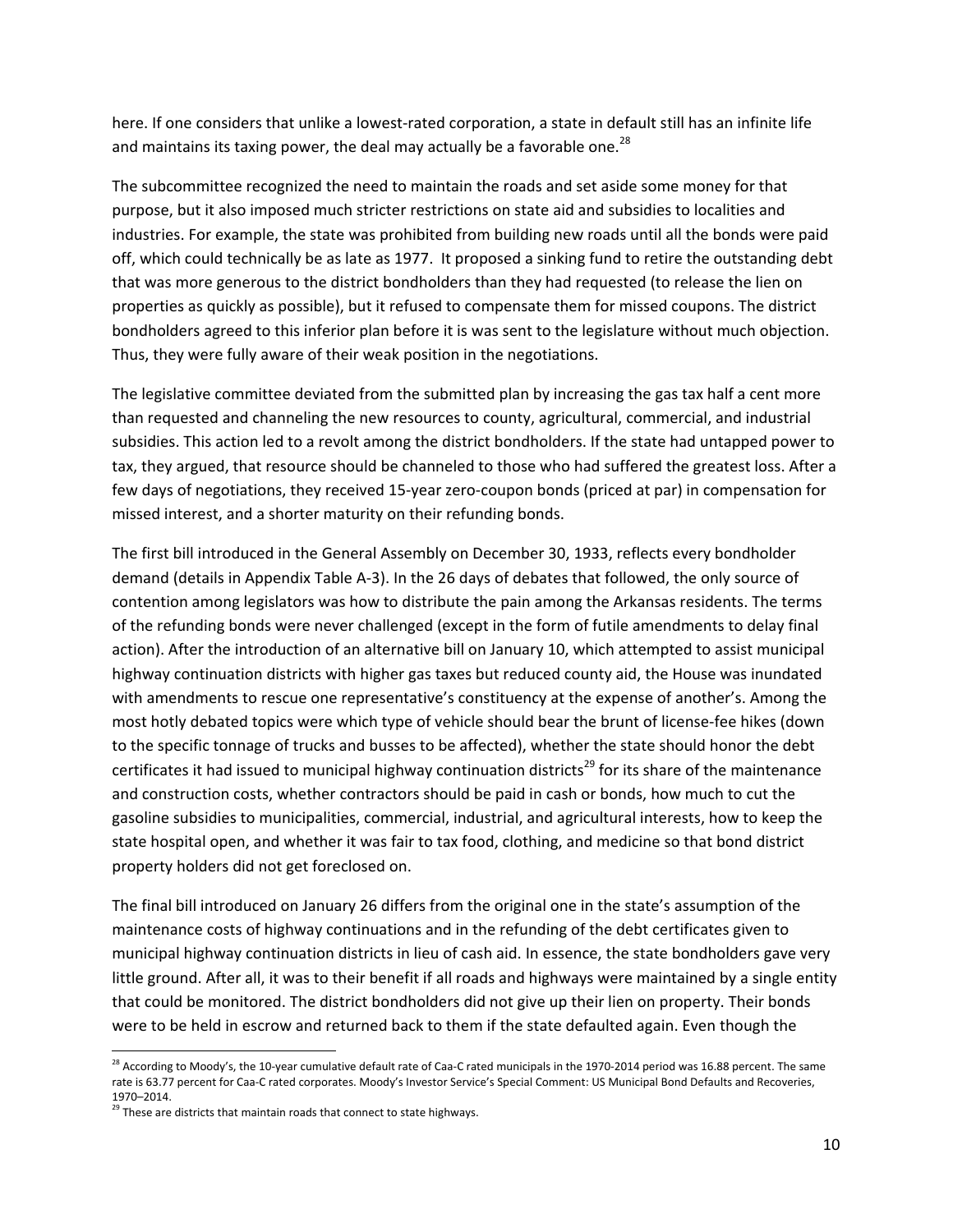governor insisted on the lien issue, the state got nothing it asked for. He signed the bill into law, which became Act 11 of 1934, and after district bondholders formally approved the deal, a federal judge dismissed the injunction, and Pennsylvania dropped its action in the Supreme Court.

# *VI. The Aftermath*

Act 11 of 1934 technically cured the default of Arkansas on its \$155 million debt. Yet, the state suffered under the stigma for many years to come. Arkansas bonds remained "speculative grade" until 1939, which prevented banks in the nation from investing in them. Even Arkansas' own banks were not allowed to invest in the state's bonds until 1937. Large financial centers remained closed to the state for a decade or more. State banks and trusts in New York and Pennsylvania could not invest in Arkansas bonds until 1944, and not until 1954 in Massachusetts and Connecticut.<sup>30</sup>

Nevertheless, Arkansas' economy does not seem to have done worse than neighboring states despite the default. Table 2 shows the change between 1930 and 1940 in population and incomes in Arkansas and in states similar to Arkansas in 1930 in terms of personal incomes, the prevalence of the agricultural economy, and debt burden (South Carolina, Tennessee). Among the comparable states, Arkansas remained one of the poorest. Still, personal incomes in Arkansas grew faster than all the other states except South Carolina, the second most heavily indebted state in 1932, and Mississippi. Population growth was relatively slow but still better than the Dust Bowl states of Kansas and Oklahoma. Corporate incomes, conditional on income being positive, grew 186 percent from 1930 to 1940, the third-highest growth rate among the listed states after Alabama and South Carolina. Corporate losses declined at a rapid rate too. Thus, Arkansas remained poor, but the income gap with other states closed to some extent.

The recovery of the state's reputation in the financial markets took longer than the recovery of its economy. When an opportunity arose in June 1939 to refund the Act 11 bonds—with coupons around 4.1 percent on average—Arkansas was asked to pay 3¾, nearly 50 basis points more than Louisiana or Mississippi and 125 basis points more than Tennessee at comparable maturities.<sup>31</sup>

There are many reasons for this yield premium. Even though the state had reduced its interest expense‐ to-revenue ratio by almost half to below 16 percent in 1939, this ratio was still well above that of Louisiana (6.7 percent), Mississippi (7 percent), and Tennessee (7.6 percent).<sup>32</sup> The state did not help its reputation by attempting to violate the sinking‐fund clause of the 1934 Act by providing preferential treatment to class A bondholders in 1935, and the revenue‐pledge clause by channeling some revenue to road construction in 1938. Therefore, there is surely a credit risk component to the spread.

However, the liquidity premium must be non-negligible too. Because all highway revenues were pledged to all classes of the Act 11 bonds, the new debt would not receive a senior claim on those revenues unless all the 1934 bonds were refunded all at once. In 1939, that meant that Arkansas would have to

<sup>&</sup>lt;sup>30</sup> "Refunding Arkansas Bonds From the Viewpoint of the Underwriters," speech by John S. Linen, vice president, Chase National Bank of the City of New York, delivered to the Arkansas Bankers Association Seminar, Fayetteville, Arkansas, August 10, 1939.

<sup>&</sup>lt;sup>31</sup> Anonymous memo on financial market conditions to Governor Bailey on June 13, 1939. Arkansas History Commission, Governor Bailey Papers. Box 1 Folder 28. The information is also available in *The Commercial & Financial Chronicle*, vol. 149, no. 3863, July 8, 1939, p. 282.

 $32$  Financial Statistics of States: 1939, Bureau of the Census, various issues.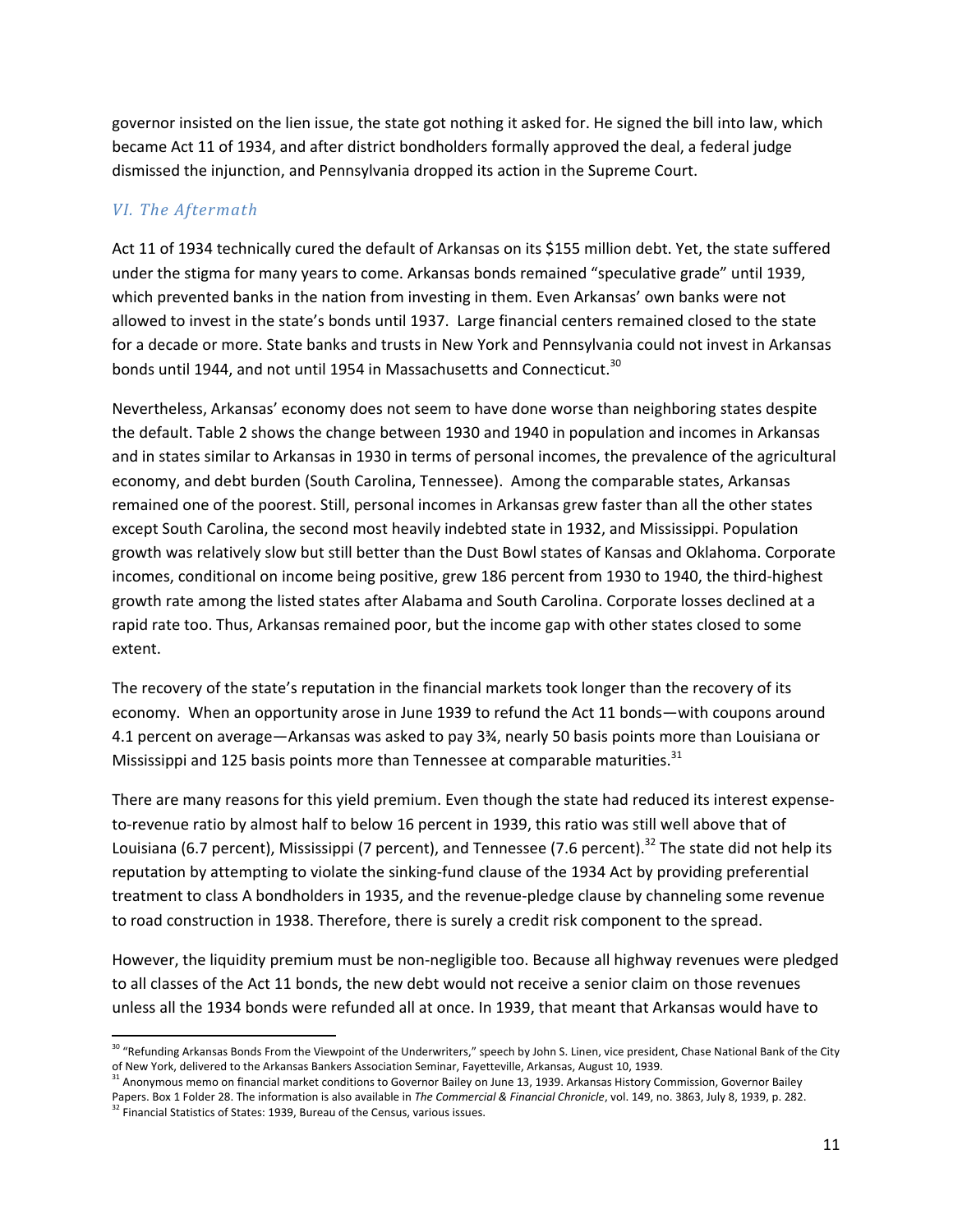borrow \$140 million in a single issuance. At a time when single-issue sizes in the tens of millions of dollars were a rarity among states comparable to Arkansas, a state with a restricted investor pool would have had trouble raising \$140 million in a single issue. Indeed, under the proposal, Arkansas would have needed government assistance in addition to paying higher coupons than other states. The Reconstruction Finance Corporation (RFC)—an agency created by Congress under President Hoover to inject liquidity and capital into the banking system as well as to make direct loans—would buy half the issue and keep it off the market to support prices.<sup>33</sup> Thus, the 50 bps premium Arkansas was asked to pay over Louisiana highway bonds, as noted earlier, does not seem excessive given that Louisiana was raising only \$1 million and did not have a tarnished reputation. Furthermore, only two months after the 3‐¾ percent‐coupon demanded from Arkansas in June 1939, Mississippi was asked to pay 4 percent to raise \$5 million in highway bonds.<sup>34,35</sup> Thus, Arkansas's borrowing costs don't seem excessive.

Yet, Governor Bailey's 1939 attempt to refund the highway bonds failed, not because the 3‐¾ percent coupon was economically unjustifiable, but mostly due to the public mistrust of the financiers. The opponents of the refunding took advantage of this mistrust and fed the public misinformation about the proposed deal. One argument against was that the suggested 3¾ coupon was excessive given that the city of Little Rock (Arkansas) was able to issue bonds at 1.03 percent, ignoring the fact that the maturity of the state bonds was many decades longer than that of the city's. Others argued that the state should dictate the bond features (coupon, callability, etc.) in enabling legislation rather than negotiating it with creditors, perhaps forgetting the failed cramdown (Ellis bill) in 1933. The Arkansas Taxpayers Association vowed to protect "Arkansas' honest, overtaxed taxpayers from the dishonest, conniving carpetbaggers of Missouri and New York, and the self‐serving banks and industrialists of the state." As this discussion was taking place in public, Governor Bailey's political rival and the next governor, Homer Martin Adkins, received a memo that refuted all criticisms by explaining the economic reasons behind Bailey's proposal and concluding that "so far no objection has been offered or question raised that was not fully answered to the satisfaction of any reasonable person not blinded by political prejudices, fears or ambitions." The Arkansas Taxpayers Association successfully circulated a petition to refer the governor's refunding act to a vote of the people, who defeated it with 76 percent of the vote in November 1940.<sup>36</sup>

I do not have hard evidence to prove the origin and purpose of the negative attacks on the refunding deal.<sup>37</sup> One could plausibly speculate that misinformation was spread by the existing bondholders, who did not want to give up their bonds at par (call price set in the 1934 Act) after interest rates declined in the 1930s.

 $33$  "Refunding Plan Wins Approval of Businessmen," Arkansas Gazette, July 21, 1939.

<sup>&</sup>lt;sup>34</sup> The Commercial & Financial Chronicle, vol. 149, no. 3872, September 9, 1939, p. 1647.<br><sup>35</sup> RFC stepped in and committed to buy the Mississippi bonds in their entirety at par with a 3-½ percent coupon (*The Commercial Chronicle*, vol. 149, no. 3875, September 30, 1939, p. 2118). The RFC also agreed to purchase all the remaining authorized‐but‐not‐issued Mississippi highway bonds (\$16.3 million) priced to yield 4 percent with a 3‐½ percent coupon unless a better yield is received from the market (*The Commercial & Financial Chronicle*, vol. 149, no. 3876, October 7, 1939, p. 2263). A \$5 million slice was sold in the market in November to yield 2.84 percent after the RFC commitment (*The Commercial & Financial Chronicle*, vol. 149, no. 3883, November 25, 1939, p. 3438).  $^6$  https://ballotpedia.org/Arkansas General Refunding Bonds, Referred Act No. 4 (1940)

<sup>&</sup>lt;sup>37</sup> Attacks on the governor are documented in anonymous articles among his personal papers as well as the papers of his intraparty rival Homer Martin Adkins. I cannot identify the source or purpose of the documents among Governor Adkins's papers. Arkansas History Commission, Governor Bailey Papers. Box 1 Folder 28; Governor Adkins Papers. Box 5 Folder 138 (Office Communications) and Box 7 Folder 208 (Political Correspondence).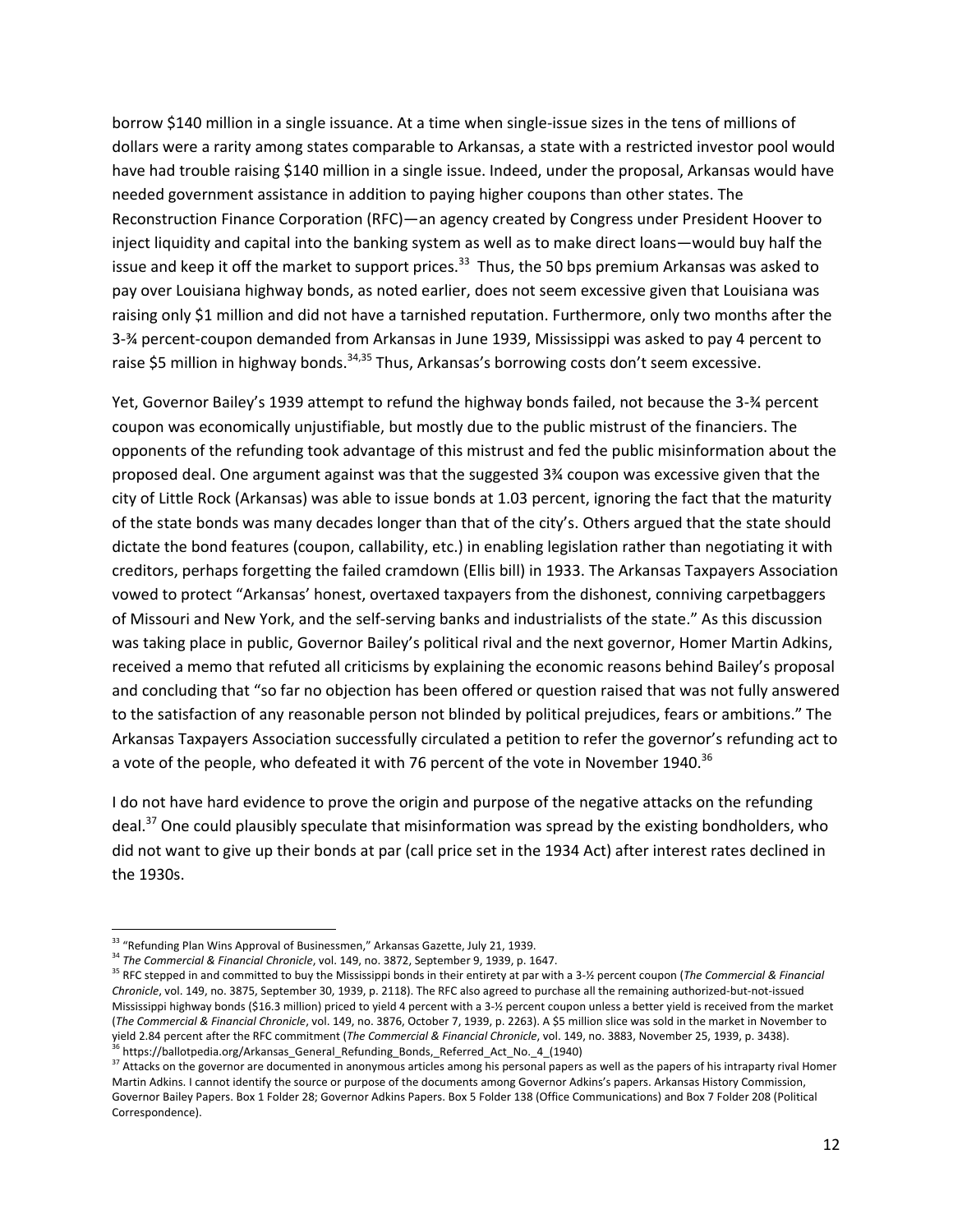Three months after the November defeat, this time under the new Governor Adkins, Arkansas made a new attempt to refund its bonds. The underwriting syndicate agreed to a lower coupon rate of 3½ percent and to buy \$90 million of the issue.<sup>38</sup> The governor sought the help of Jesse Jones, who was both the chairman of the RFC and the secretary of commerce. Instead of sharing the risk with the financial institutions, the agency purchased the entire issue at par at an average coupon of 3.2 percent.

Not everybody was content with this deal. The Commercial & Financial Chronicle fumed that "It was a relatively simple matter for the RFC administration to impose his own ideas as to the value to be placed on the bonds. Backed by the huge resources of the Government, he could well afford to ignore basic market conditions. Then, too, unlike private banking interests, he is in the fortunate position being able to keep investments 'on ice' ad infinitum, and not being required to concern himself about such mundane, daily matters as the payment of space for office quarters, employees' salaries, general operating expenses, and taxes."<sup>39</sup> A Chicago Tribune article noted: "Jesse Jones has apparently limitless funds at his disposal and can undercut private bankers whenever he feels like it. Other states will not be slow to take advantage of the precedent he has set in the case of Arkansas. If he is willing to refinance the debts of Arkansas at 1/4 of 1 per cent under the open market rate, he ought to be willing to do as much for Illinois, Indiana, Michigan, Iowa, and all of the rest of the states. Even Secretary Morgenthau does not need to worry any longer about where he is going to sell the 20 billions in bonds he will have to put out in the next two years. Maybe he can just sell them to Jesse Jones of the RFC."<sup>40</sup> The RFC did not bail out any other state.

Nevertheless, it is worthwhile to consider whether RFC was unjustified in its intervention. In the absence of unexpected changes in municipal market conditions post‐purchase, if the agency kept "investments 'on ice' ad infinitum" or sold the bonds at a loss, one might conclude that it overpaid for them at the time of purchase. However, the evidence shows that this certainly was not the case. First, there is little indication of an unexpected change in the municipal market conditions: yields on AAA‐rated municipal bonds continued their long‐term decline until the attack on Pearl Harbor (Figure 1). Second, RFC was able to unload two‐thirds of the \$136 million issue *within three weeks* and 90 percent within nine months to various banks and bond houses at significant premiums. Overall, the agency made a \$3.9 million profit, which corresponds to an 8.6 percent annualized daily return on investment or an approximately 7 percent spread over AAA-rated municipal bonds.<sup>41</sup> Jones claimed that these buyers made "their customary profits" when they resold the bonds to the public (Jones and Angly, 1951). Thus,

<sup>38</sup> *The Commercial & Financial Chronicle*, vol. 152, no. 3946, February 8, 1941, p. 1013. By that time the total obligation had dropped to \$136 billion and the average coupon was 4.4 percent

<sup>&</sup>lt;sup>39</sup> *The Commercial & Financial Chronicle*, vol. 152, no. 3950, March 8, 1941, p. 1620.<br><sup>40</sup> "The Arkansas Loan," Chicago Tribune, March 7, 1941.

<sup>&</sup>lt;sup>41</sup> According to market records, Halsey, Stuart & Co. paid 1½ percent premium for a \$15 million piece and Bank of America National Trust and Savings Association paid a 1 percent premium for \$10 million face value *the day after* the bonds were purchased by the RFC. Three weeks later, an underwriting group led by Chase National Bank paid a 1½ percent premium for a \$35 million piece (*The Commercial & Financial Chronicle*, vol. 152, no. 3952, March 22, 1941, p. 1953). A week after that purchase, Halsey, Stuart & Co. came back to RFC to purchase another \$28 million at a 2½ percent premium (*The Commercial & Financial Chronicle*, vol. 152, no. 3954, April 5, 1941, p. 2271). In November of the same year, Halsey, Stuart & Co. formed a 166‐member syndicate to purchase \$30 million at a 6 percent premium (*The Commercial & Financial Chronicle*, vol. 154, no. 4004, November 8, 1941, p. 945). The next sale of \$4.14 million took place in February 1943 at a 3 percent premium (*The Commercial & Financial Chronicle*, vol. 157, no. 4153, February 22, 1943, p. 681). The final lot \$9.768 million was sold in May 1943 at a 4 percent premium (*The Commercial & Financial Chronicle*, vol. 157, no. 4181, May 31, 1943, p. 1993).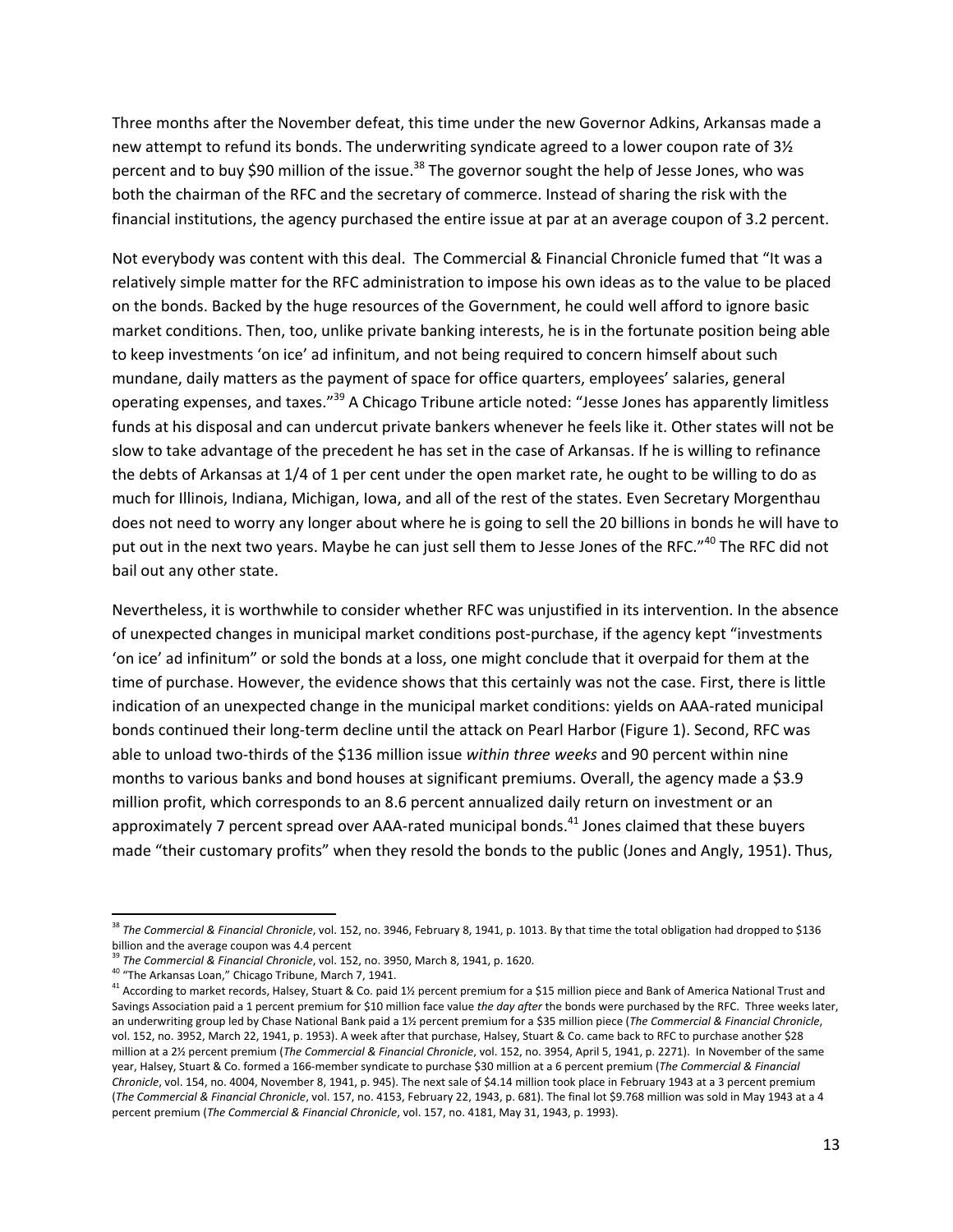it is plausible that the small number of bond houses specializing in distressed debt were attempting to extract oligopsonistic rents from Arkansas.

## *VII. Concluding Remarks*

The last time a sovereign member of the United States defaulted on its debt in 1933, state bondholders—the senior secured creditors—were made practically whole. They received a portion of their coupons in cash in the first five years, and for the difference, they received new coupon‐paying bonds. District bondholders—the junior secured creditors—lost a sizeable chunk. They exchanged their bonds for state bonds of the same face value but with much lower coupons. The payment of their coupons in arrears was postponed for 15 years (in the form of zero‐coupon bonds). Unsecured creditors lost the most. Contractors received only half of their payment in cash, with the other half paid after 25 years with interest. Municipal highway continuation districts received no cash; so creditors of those districts got no cash compensation either. In other words, some of the losses were pushed down to the subdivisions of the state and to local businesses.

The people of Arkansas also suffered greatly. In 1934, the state agreed to collect 6.5¢ per gallon in gasoline taxes (\$1.15 in 2016 dollars; today, Arkansans pay 21.5¢ per gallon) and gave up its control over the use of its highway-related revenues; every penny had to go into the sinking fund to retire the debt early. The schools were kept open only with the assistance of grants that constituted 19 percent of the state's total revenue that year. In 1939, 43 percent of the state's own revenues were still dedicated solely to debt payment and road maintenance. $42$ 

The default experience of Arkansas shows that formal and informal contract enforcement mechanisms exist and they were used effectively by the creditors. Namely, the senior bonds accumulated in the hands of the investors with most clout to extract payment from the state, as economic principles would dictate; these are the investors who would have the highest valuations for the bonds. In situations like the freezing of the Public Works Administration loans for health and education, the methods may be unseemly but PWA reversed the suspension soon after a deal was reached. The important lesson is that in the absence of a dedicated judicial process for preserving the governmental functions of a state in debt renegotiations, sovereignty offers meager protection for the interests of the general public. Under a court-supervised bankruptcy, the sovereign has the upper hand. For example, it cannot be forced to devote all resources to the repayment of creditors and be prevented from serving the government functions related to the health, safety, and wealth of its residents (Lawall and Miller, 2012). Thus, the process puts a limit on how much cash can be extracted from the debtor.

Arkansas' experience also shows the importance of a good reputation in credit markets, much like the experience of corporate and individual debtors. Reputational concerns may hurt a debtor many years later, long after the offending executives or legislators have left office. Therefore, it is in a sovereign's best interest to faithfully follow the terms of a refunding/restructuring agreement even in changing political or economic environments.

 $^{42}$  This is the share of motor vehicle fees and gasoline taxes in total taxes and assessments. Bureau of the Census Financial Statistics of States: 1939, Volume 1, Number 34, September 23, 1941.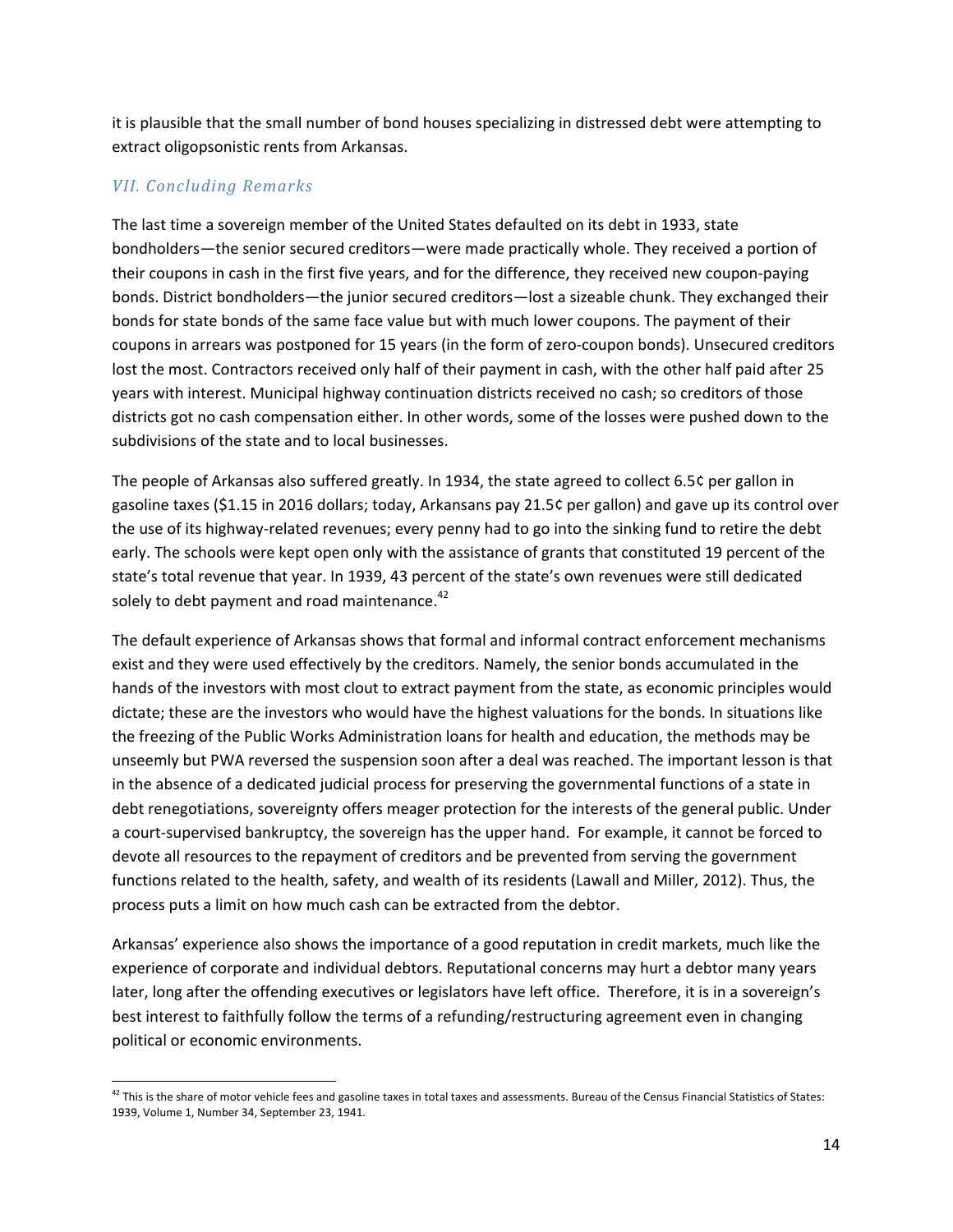Finally, fiscal policy may have some limited role to play in the recovery process, but the response must be designed carefully. Recent research suggests that official sector support for delinquent sovereigns creates moral hazard, politicizes debt renegotiations, delays reforms, and makes future policy adjustments more costly when they become inevitable (Brooke et al., 2013). The dilemma is that it is also a government's primary responsibility to protect the safety, health, and wealth of its people even if taxpayers must take credit risk in the process. The fact that banks were willing to pay significant premiums on the 1941 bonds a day after their issuance but did not budge during the February negotiations suggests a lack of competition among the few lenders who specialize in distressed borrowers. How to balance market discipline and the welfare of the people is an important policy question.

Arkansas's experience may be one (but not necessarily the only) way out of this dilemma. Act 11 of 1934 was a market-driven resolution to the state's insolvency. The RFC was not involved, and private creditors bore the risks, took the losses, and demanded the necessary reforms. When it was time for the state to tap the public debt markets again, there was a role for the RFC to step in to absorb the *excess* supply (clear the market) at an affordable coupon rate for Arkansas.<sup>43</sup> It was perhaps a lucky coincidence that in 1933, the RFC did not yet have the authority or his chairman the clout to step into the resolution process too early and delay the painful but necessary reforms in the management of the highway revenues.

## *Bibliography*

Brooke, Martin, Rhys Mendes, Alex Pienkowski, and Eric Santor. 2013. Sovereign Default and State‐ Contingent Debt. *Bank of England Financial Stability Paper No. 27*. November 2013.

Chandler, Adam D. 2011. Puerto Rico's Eleventh Amendment Status Anxiety. *Yale Law Journal* 120: 2183‐2197.

English, William B. 1996. Understanding the Costs of Sovereign Default: American State Debts in the 1840's. *American Economic Review* 86(1): 259‐275.

International Monetary Fund. 2013. Sovereign debt restructuring—recent developments and implications for the fund's legal and policy frameworks. available at www.imf.org/external/np/pp/eng/2013/042613.pdf

Jones, Jesse H., and Edward Angly. 1951. Fifty Billion Dollars: My Thirteen Years With The RFC (1932‐ 1945). The Macmillan Company. New York.

Kian, Sina. 2009. Pleading Sovereign Immunity: The Doctrinal Underpinnings of Hans v. Louisiana and Ex Parte Young. *Stanford Law Review* 61: 1233‐1280.

 $43$  In the end, RFC's limited commitment morphed into a full-scale bailout but this escalation has more to do with Jesse Jones' political power and priorities than with economic necessity. His success at the helm of the RFC earned him significant clout (his epithet was "the fourth branch of government"). He shocked a senate committee shortly before the Arkansas bailout with the audacious statement: "we are at war now and when you are at war, you throw money away."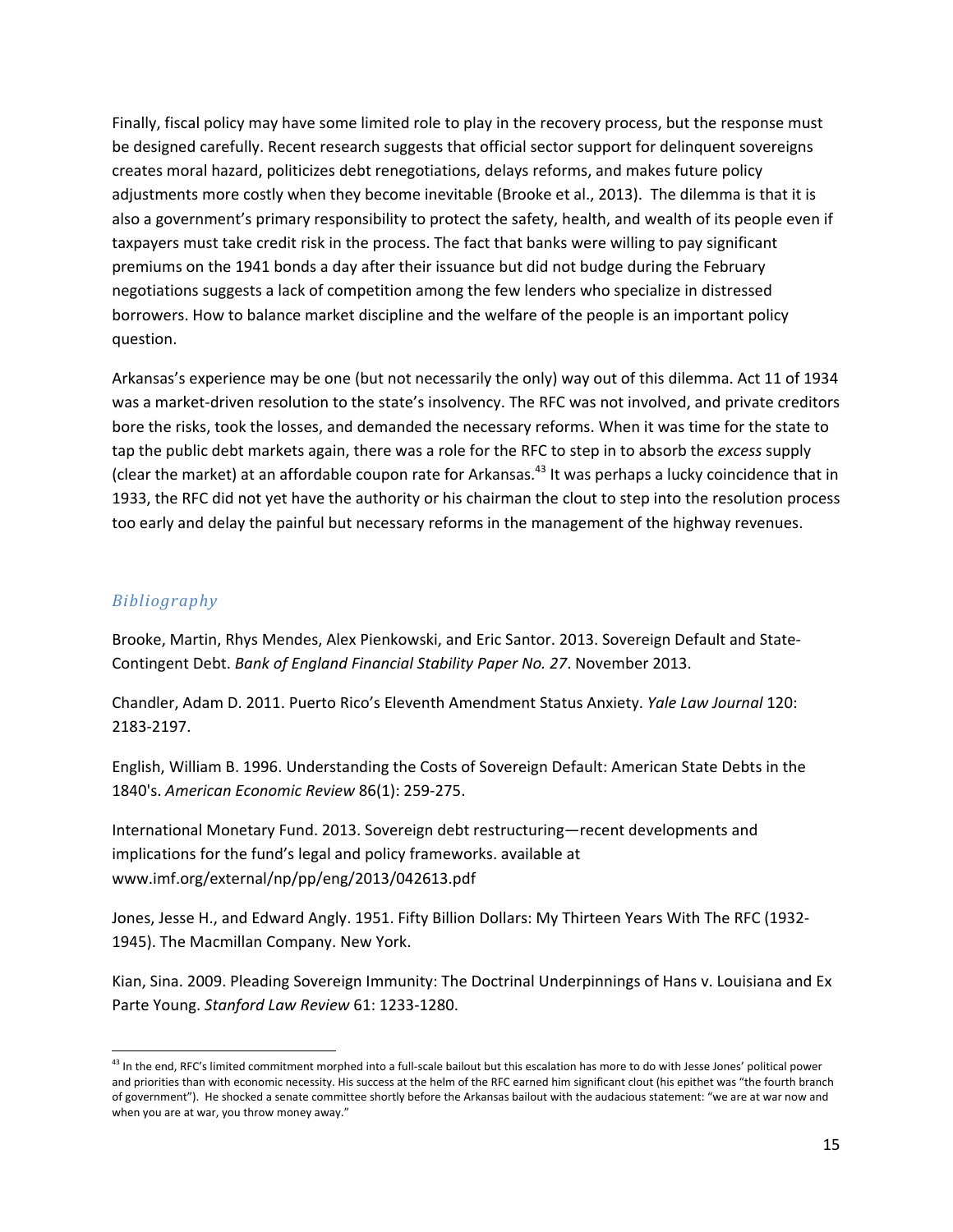Lawall, Francis J., and J. Gregg Miller. 2012. Debt Adjustments for Municipalities Under Chapter 9 of the Bankruptcy Code. *Collier Monograph Series*.

Sargent, Thomas J. 2012. Nobel Lecture: United States Then, Europe Now. *Journal of Political Economy*, 120(1): 1‐40.

Sparlin, Estal E. 1942. The Special Assessment District in Arkansas. *The Southwestern Social Science Quarterly*, 23(3): 226‐235.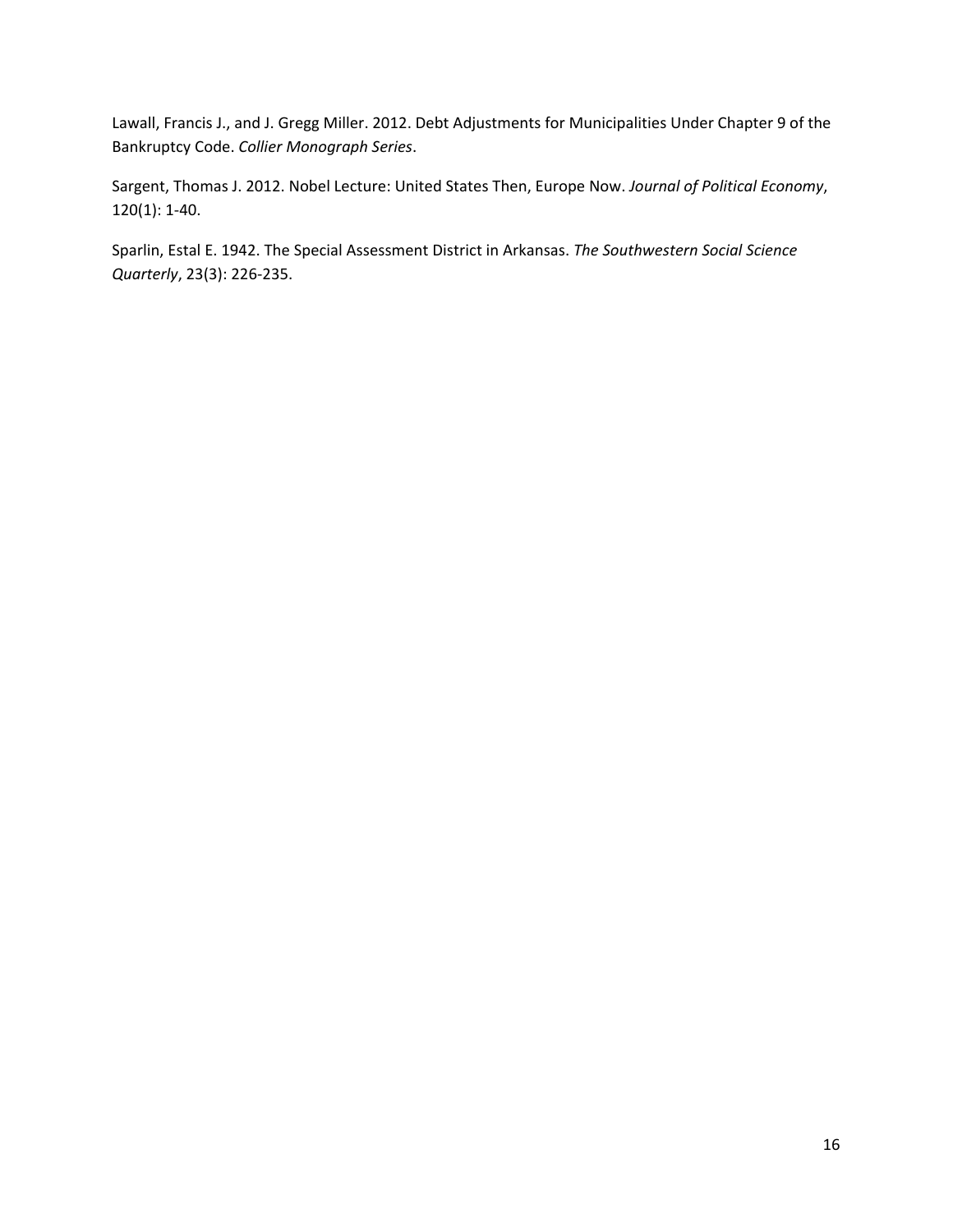



*Source:* NBER Macrohistory Database Series 13043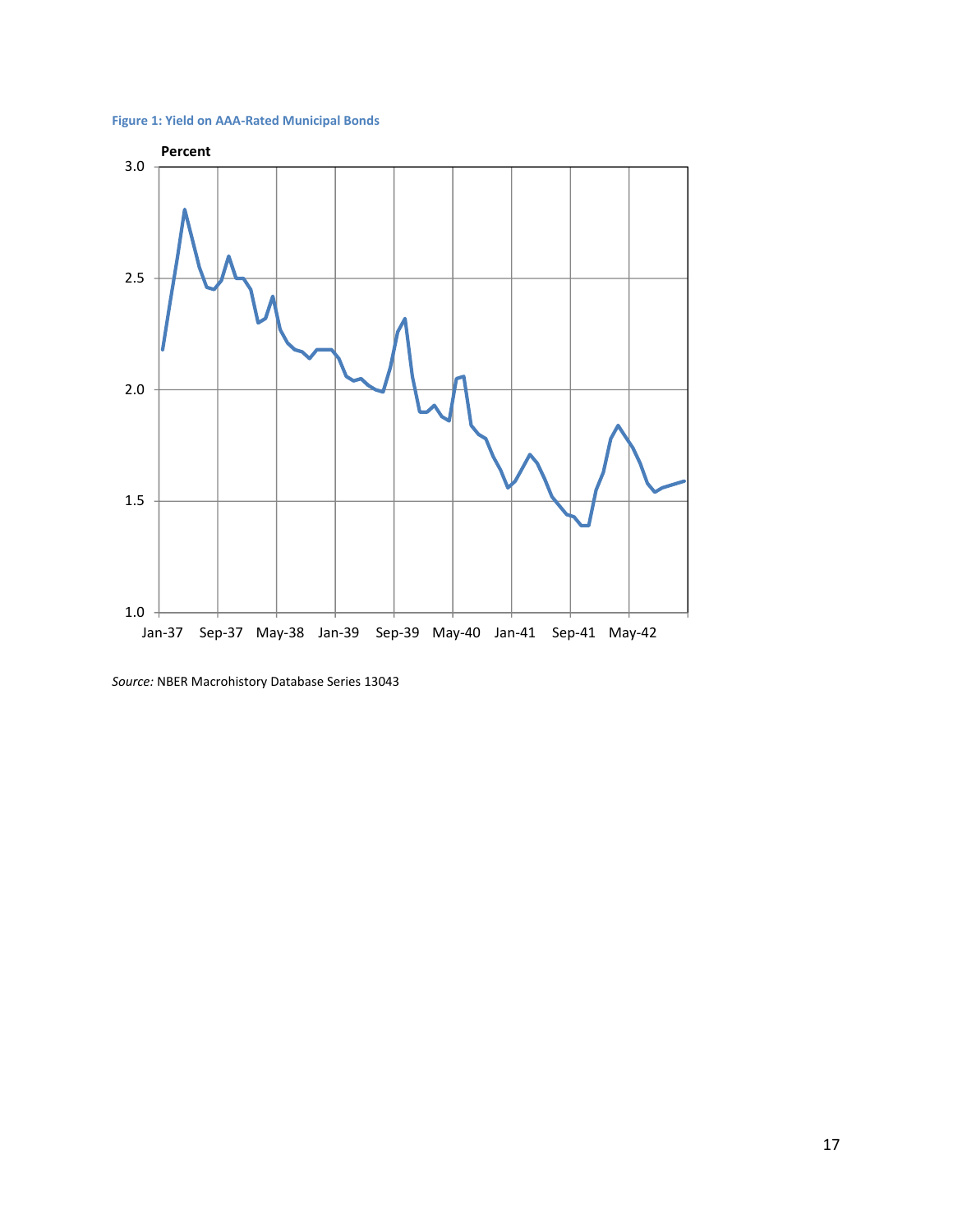#### **Table 1: States' Debt Burden in 1932**

The Table shows the ratio of interest expense to total revenues as a flow measure and the ratio of net debt to taxable property valuations as a stock measure of debt. All statistics belong to state governments and exclude political subdivisions. Net debt is gross debt minus sinking fund assets. All numbers are percentages.

*Source*: Bureau of the Census Financial Statistics of State and Local Governments: 1932

| State             | Interest Expense to Total Revenue | Net Debt to Taxable Property Value |
|-------------------|-----------------------------------|------------------------------------|
| Alabama           | 14.0                              | 6.8                                |
| Arizona           | 0.7                               | 0.5                                |
| Arkansas          | 29.7                              | 29.6                               |
| California        | 5.0                               | 1.8                                |
| Colorado          | 1.6                               | 0.5                                |
| Connecticut       | 1.6                               | 0.0                                |
| Delaware          | 1.3                               | 0.7                                |
| Florida           | 0.0                               | 0.1                                |
| Georgia           | 2.9                               | 1.0                                |
| Idaho             | 3.1                               | 1.6                                |
| Illinois          | 9.3                               | 3.0                                |
| Indiana           | 0.2                               | 0.1                                |
| lowa              | 1.6                               | 1.1                                |
| Kansas            | 4.5                               | 0.6                                |
| Kentucky          | 2.2                               | 0.5                                |
| Louisiana         | 7.8                               | 5.0                                |
| Maine             | 4.8                               | 3.6                                |
| Maryland          | 4.3                               | 1.1                                |
| Massachusetts     | 1.6                               | 0.8                                |
| Michigan          | 4.4                               | 0.7                                |
| Minnesota         | 6.7                               | 1.7                                |
| Mississippi       | 7.9                               | 5.2                                |
| Missouri          | 8.0                               | 2.2                                |
| Montana           | 2.8                               | 2.3                                |
| Nebraska          | 0.0                               | 0.0                                |
| Nevada            | 1.0                               | 0.7                                |
| New Hampshire     | 2.4                               | 1.0                                |
| New Jersey        | 4.2                               | 0.9                                |
| <b>New Mexico</b> | 5.3                               | 3.4                                |
| New York          | 6.9                               | 1.6                                |
| North Carolina    | 18.3                              | 5.8                                |
| North Dakota      | 13.9                              | 0.6                                |
| Ohio              | 0.6                               | 0.1                                |
| Oklahoma          | 0.8                               | 0.7                                |
| Oregon            | 9.3                               | 3.1                                |
| Pennsylvania      | 1.7                               | 0.6                                |
| Rhode Island      | 6.4                               | 1.2                                |
| South Carolina    | 18.8                              | 19.1                               |
| South Dakota      | 15.4                              | $1.0$                              |
| Tennessee         | 18.0                              | 5.7                                |
| Texas             | 0.0                               | 0.2                                |
| Utah              | 3.4                               | 0.9                                |
| Vermont           | 4.0                               | 2.2                                |
| Virginia          | 2.2                               | 1.1                                |
| Washington        | 1.3                               | 0.7                                |
| West Virginia     | 14.9                              | 4.6                                |
| Wisconsin         | 0.1                               | 0.0                                |
| Wyoming           | 1.1                               | 1.3                                |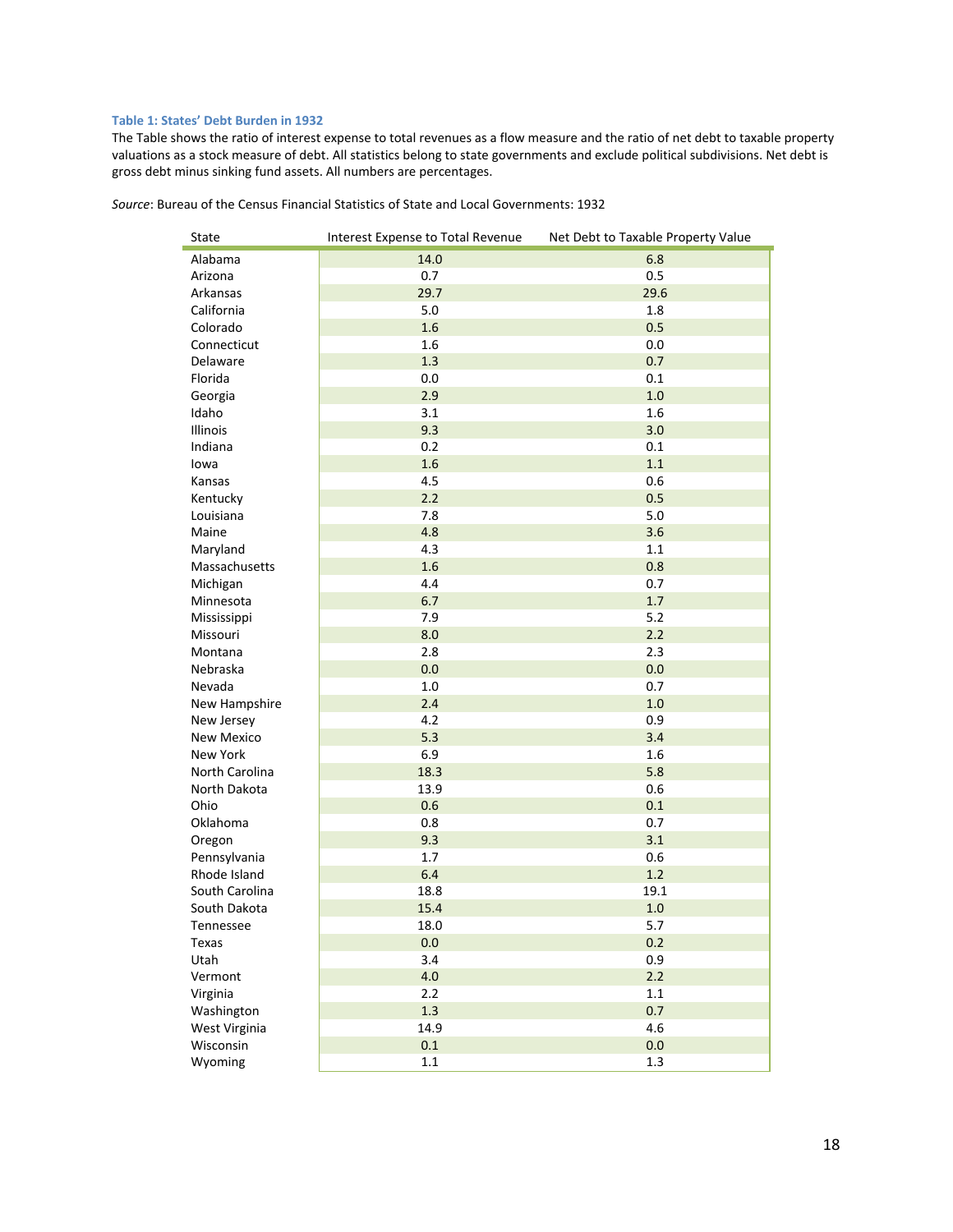#### **Table 2: Income Taxes 1930‐1940.**

The Table shows the population and income tax filings in select states that are similar to Arkansas in 1930 in terms of region, income or debt burden. Taxable income is net income reported on tax filings that show <sup>a</sup> positive net income. All dollar figures are nominal. *Source:* Statistics of Income 1930, Statistics of Income 1940. Internal Revenue Service.

#### *A. Individual Income Tax Filings*

|                      | 1930       |                                       |                                 | 1940       |                                       |                                  |                     |                 |
|----------------------|------------|---------------------------------------|---------------------------------|------------|---------------------------------------|----------------------------------|---------------------|-----------------|
|                      | Population | % Population<br><b>Filing Returns</b> | <b>Taxable</b><br>Income $(\$)$ | Population | % Population<br><b>Filing Returns</b> | <b>Taxable</b><br>Income $($ \$) | % Population Growth | % Income Growth |
| Alabama              | 2,646,248  | 0.85                                  | 93,900,510                      | 2,833,000  | 3.56                                  | 248,275,665                      | 7.06                | 164.40          |
| Arkansas             | 1,854,482  | 0.67                                  | 43,282,986                      | 1,949,000  | 2.58                                  | 124,786,767                      | 5.10                | 188.30          |
| Kansas               | 1,880,999  | 1.74                                  | 127,629,176                     | 1,801,000  | 7.32                                  | 266,463,951                      | $-4.25$             | 108.78          |
| Louisiana            | 2,101,593  | 1.57                                  | 138,836,043                     | 2,364,000  | 5.48                                  | 324,675,957                      | 12.49               | 133.86          |
| <b>Mississippi</b>   | 2,009,821  | 0.60                                  | 40,556,389                      | 2,184,000  | 2.23                                  | 117,402,660                      | 8.67                | 189.48          |
| <b>Oklahoma</b>      | 2,396,040  | 1.36                                  | 157,410,695                     | 2,336,000  | 4.89                                  | 278,140,347                      | $-2.51$             | 76.70           |
| South Carolina       | 1,738,765  | 0.70                                  | 42,714,132                      | 1,900,000  | 3.38                                  | 142,394,934                      | 9.27                | 233.37          |
| Tennessee            | 2,616,556  | 1.25                                  | 140,222,521                     | 2,916,000  | 4.78                                  | 357,764,786                      | 11.44               | 155.14          |
| <b>West Virginia</b> | 1,729,205  | 1.57                                  | 110,726,146                     | 1,902,000  | 6.61                                  | 303,720,764                      | 9.99                | 174.30          |

#### *B. Corporate Income Tax Filings*

|                      | 1930                            |             | 1940          |                                 |            |            |                                     |                         |
|----------------------|---------------------------------|-------------|---------------|---------------------------------|------------|------------|-------------------------------------|-------------------------|
|                      | <b>Taxable</b><br>Income $(\$)$ | Losses (\$) | Total         | <b>Taxable</b><br>Income $(\$)$ | Loss (\$)  | Total      | <b>Taxable Income</b><br>Growth (%) | Change in<br>Losses (%) |
| Alabama              | 12,393,874                      | 25,019,857  | $-12,625,983$ | 43,682,000                      | 6,386,000  | 37,296,000 | 252                                 | $-74$                   |
| Arkansas             | 6,755,416                       | 19,093,901  | $-12,338,485$ | 19,309,000                      | 2,933,000  | 16,376,000 | 186                                 | $-85$                   |
| Kansas               | 74,320,733                      | 29,351,949  | 44,968,784    | 39,291,000                      | 9,703,000  | 29,588,000 | $-47$                               | $-67$                   |
| Louisiana            | 33,217,314                      | 51,988,388  | $-18,771,074$ | 63,400,000                      | 12,927,000 | 50,473,000 | 91                                  | $-75$                   |
| <b>Mississippi</b>   | 5,999,753                       | 14,364,516  | $-8,364,763$  | 13,801,000                      | 4,496,000  | 9,305,000  | 130                                 | $-69$                   |
| Oklahoma             | 71,297,425                      | 69,417,719  | 1,879,706     | 74,716,000                      | 24,221,000 | 50,495,000 | 5                                   | -65                     |
| South Carolina       | 6,281,234                       | 25,630,017  | $-19,348,783$ | 33,524,000                      | 5,509,000  | 28,015,000 | 434                                 | $-79$                   |
| Tennessee            | 33,117,367                      | 46,887,973  | $-13,770,606$ | 63,856,000                      | 10,942     | 63,845,058 | 93                                  | $-100$                  |
| <b>West Virginia</b> | 27,487,239                      | 73,340,050  | $-45,852,811$ | 49,241,000                      | 10,501,000 | 38,740,000 | 79                                  | $-86$                   |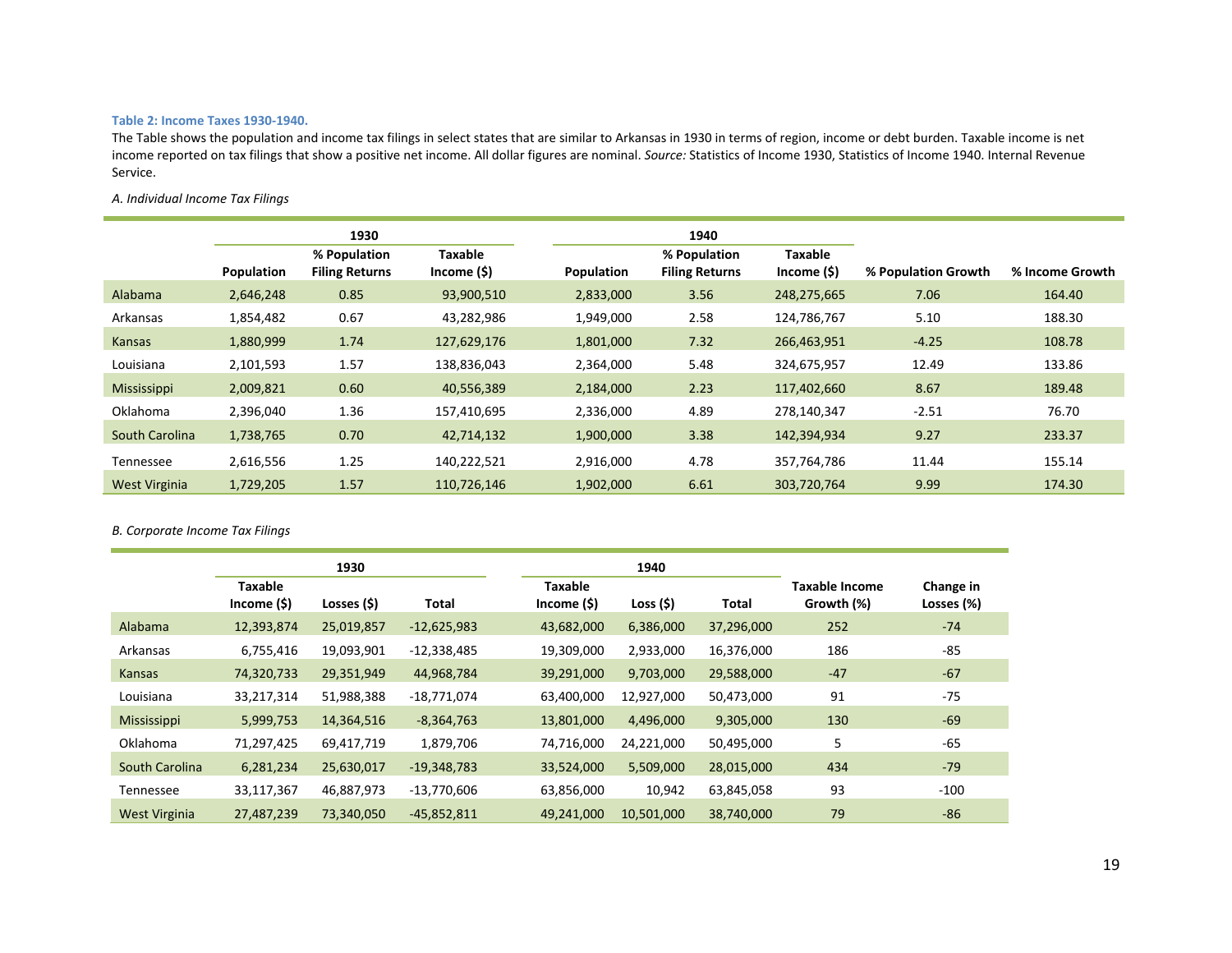# **APPENDIX For Online Publication**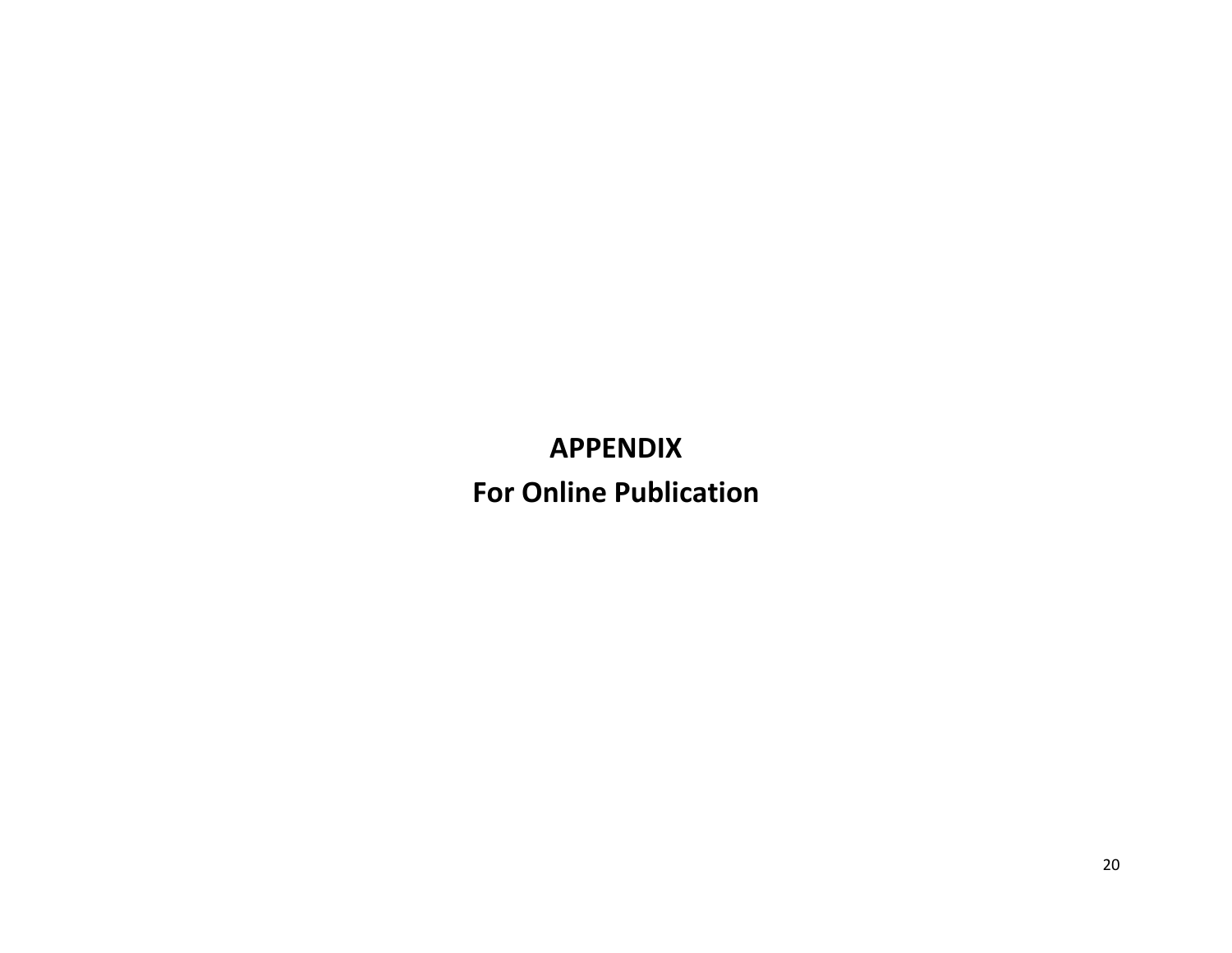#### Table A-1: Changes in the terms of refunding during the General Assembly debate of Act 15 of 1932.

The Table shows the evolution of the crucial refunding terms from the introduction of the initial refunding bill to the final draft that became law. If <sup>a</sup> cell is blank, the terms set in the previous bill are included in the new bill. Limits on borrowing appear for the first time on March 23<sup>rd</sup>.

|                                                                                           | March 15, 1932                                                                                                                                                                                                                                                                                                                                                                                                                                                                                     | March 17, 1932                       | March 23, 1932                                                                                                                                                  | April 6, 1932 (Final)                                                       |
|-------------------------------------------------------------------------------------------|----------------------------------------------------------------------------------------------------------------------------------------------------------------------------------------------------------------------------------------------------------------------------------------------------------------------------------------------------------------------------------------------------------------------------------------------------------------------------------------------------|--------------------------------------|-----------------------------------------------------------------------------------------------------------------------------------------------------------------|-----------------------------------------------------------------------------|
| Coupon (%)                                                                                | 5                                                                                                                                                                                                                                                                                                                                                                                                                                                                                                  |                                      |                                                                                                                                                                 | $4\frac{1}{2}$                                                              |
| <b>Maturity</b>                                                                           | $\bullet$ 10 to 35 years;<br>10 12 % of bond face value: District bond maturity + at least 10<br>$\circ$<br>years (max 21 years);<br>1/2 of bond face value: 1 year more than the first half<br>$\circ$                                                                                                                                                                                                                                                                                            | District bond maturity + 10<br>years |                                                                                                                                                                 |                                                                             |
| <b>Limits on borrowing</b>                                                                |                                                                                                                                                                                                                                                                                                                                                                                                                                                                                                    |                                      | No (senior) highway bond<br>issuance in 1932; limited to<br>\$1.75 million per year thereafter                                                                  |                                                                             |
| <b>Priority of Refunding Revenue</b><br><b>Bond</b>                                       | 4 (junior to state's own obligations and road maintenance costs)                                                                                                                                                                                                                                                                                                                                                                                                                                   |                                      |                                                                                                                                                                 | 3                                                                           |
| <b>Priority of Tendered District</b><br><b>Bond Until Exchange is</b><br><b>Completed</b> | 4                                                                                                                                                                                                                                                                                                                                                                                                                                                                                                  |                                      |                                                                                                                                                                 | 3                                                                           |
| <b>Priority of District Bond Not</b><br><b>Tendered (interest/principal)</b>              | 7/8                                                                                                                                                                                                                                                                                                                                                                                                                                                                                                |                                      |                                                                                                                                                                 | 9/10                                                                        |
| <b>Security for the Revenue Bonds</b>                                                     | • Automobile license fees and gasoline taxes except dollars<br>pledged as county subsidies.<br>• Ability to reclaim the district bonds and collect taxes (or<br>foreclose) if state misses revenue bond payments                                                                                                                                                                                                                                                                                   |                                      | In addition, promise to not let<br>highway revenues drop below<br>an amount sufficient to pay the<br>highway and revenue bonds                                  | In addition, new 5¢ gasoline tax<br>on operators of interstate<br>airplanes |
| <b>Sinking Fund for Revenue Bonds</b>                                                     | • Residual highway revenues after all expenses                                                                                                                                                                                                                                                                                                                                                                                                                                                     |                                      |                                                                                                                                                                 |                                                                             |
| <b>Bondholder Demands After Bill</b><br>is Introduced <sup>45</sup>                       | • Same coupon as the district bond being substituted (5-6%;<br>average $5\frac{3}{4}$ )<br>• 1¢ in new gasoline tax or reduced county subsidies<br>• Min. maturity 5 years; max maturity 10 years<br>• \$1 million set aside each year to retire the revenue bonds early<br>• Revenue bond priority: 3 (senior to highway maintenance<br>expenses but junior to state's own highway bonds)<br>• No split maturities<br>• Cost cutting measures<br>• Realistic revenue forecasts and appropriations |                                      | Same as before with the added<br>threat that bondholders would<br>prefer to collect the property<br>taxes (or foreclosure) than<br>accept the current offer. 46 |                                                                             |

<sup>&</sup>lt;sup>45</sup> "Measures Pile In As Session Opens", Arkansas Gazette, March 16, 1932.

<sup>&</sup>quot;None of Refunding Bills Satisfactory", "Modified Bill on Bonds Introduced", "Says Bondholders Must Be Satisfied", Arkansas Gazette, March 17, 1932.

<sup>&</sup>lt;sup>46</sup> "The bondholders, most of them institutions that know their rights and are thoroughly familiar with all the laws governing public debts, will not accept any legislation that might cause their securities to be less desirable. If they are not satisfied with the refinancing plan finally adopted by the legislature, they will have the officials of the various counties extend the taxes on the lands. If necessary they will bring this about by mandamus proceedings." John Potts, vice president of W.B. Worthen Company, Bankers, at the Little Rock Real Estate Board luncheon meeting, March 16, 1932.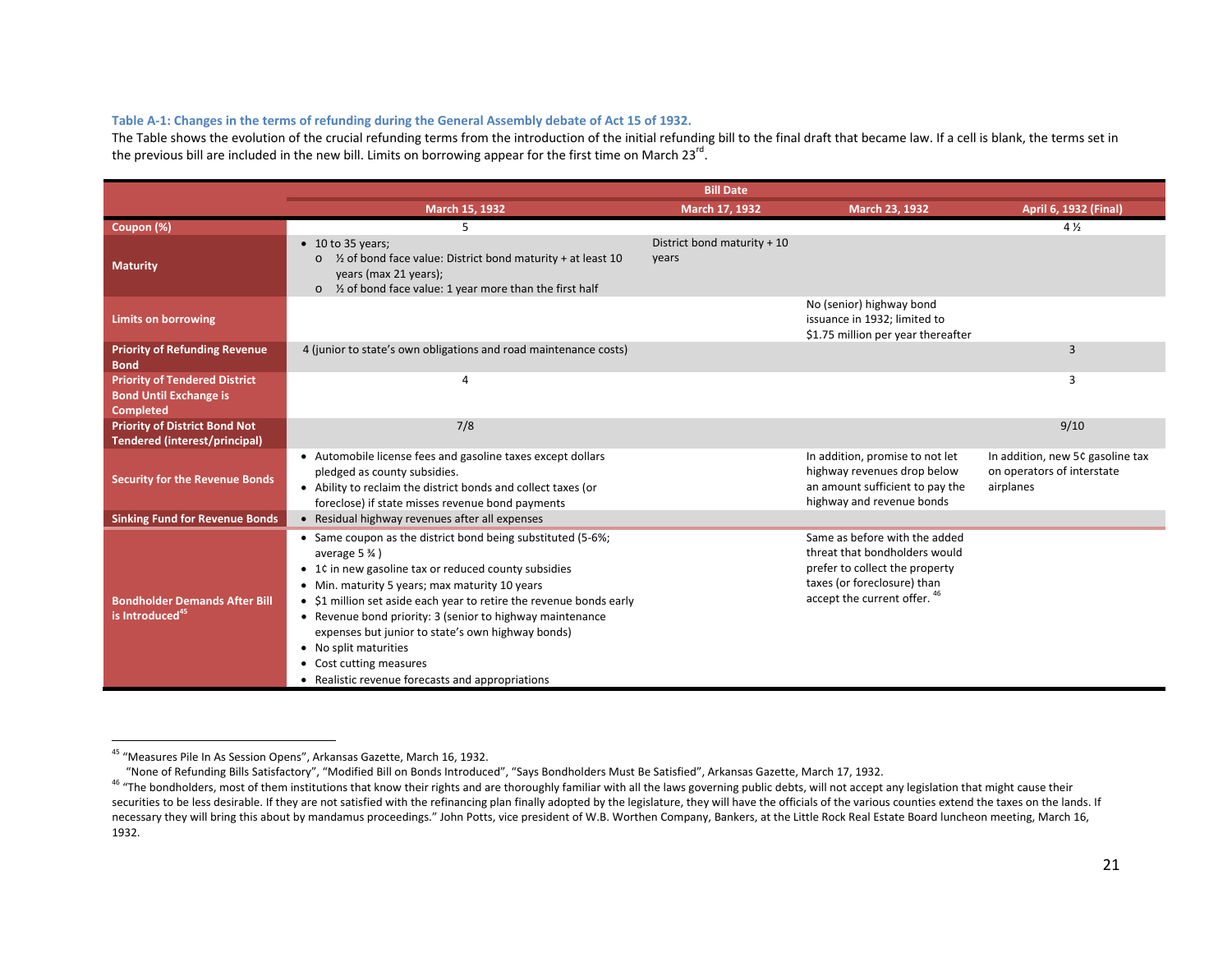#### **Table A‐2: Bondholder recommendations submitted to the legislative committee in December 1933.**

The Table shows the evolution of the crucial refunding terms from the Ellis bill of 1933 to the final recommendations presented to the legislature. Each column shows only the variation from the previous column.

|                                                                       | <b>Ellis Bill</b><br>(March 1933)                             | <b>District Bondholders' Recommendations to Governor's</b><br>Subcommittee<br>(December 5, 1933) $4$                                                                                                                                                                                                                                                                          | Recommendations of the Governor's Subcommittee to Legislative<br><b>Committee</b><br>(December, 12, 1933)                                                                                                                                                                                                                                                                                                                                                                                        | <b>Legislative Committee</b><br><b>Amendments</b><br>(December, 12, 1933) <sup>48</sup>                                                | <b>Renegotiated Legislative</b><br><b>Committee Amendments</b><br>(December, 18, 1933) <sup>49</sup> |
|-----------------------------------------------------------------------|---------------------------------------------------------------|-------------------------------------------------------------------------------------------------------------------------------------------------------------------------------------------------------------------------------------------------------------------------------------------------------------------------------------------------------------------------------|--------------------------------------------------------------------------------------------------------------------------------------------------------------------------------------------------------------------------------------------------------------------------------------------------------------------------------------------------------------------------------------------------------------------------------------------------------------------------------------------------|----------------------------------------------------------------------------------------------------------------------------------------|------------------------------------------------------------------------------------------------------|
| Coupon (%)                                                            | $\overline{3}$                                                | • State bonds: 3<br>• District bonds: 3<br>o 1/2 of coupons during next two years paid in 25-<br>year bonds<br>coupon savings used to purchase 1932 refunding<br>$\circ$<br>revenue bonds at market value (25-30¢ on dollar)<br>• Certificates held by Municipal Highway Continuation<br>(Pavement) Districts issued under Acts 8 and 85<br>(MHCD8-85): 3                     | • State bonds:<br>First three years: 3 1/2<br>$\circ$<br>Next two years: 4<br>$\circ$<br>Thereafter: Present contract rate (4.75 on average)<br>Difference between contract rate and first five year coupon<br>$\circ$<br>rate paid with 3 % coupon bonds maturing no sooner than<br>1949<br>• District bonds covered by 1927 law only: 3                                                                                                                                                        |                                                                                                                                        |                                                                                                      |
| <b>Maturity</b>                                                       | • 25 years<br>• 5 year note to replace<br>delinquent coupons  | • State bonds:10 years<br>• District bonds: 25 years<br>• MHCD8-85: 25 years                                                                                                                                                                                                                                                                                                  | • State bonds: All maturities extended by 10 years; first maturity<br>in 1945<br>• District bonds: 25 years                                                                                                                                                                                                                                                                                                                                                                                      |                                                                                                                                        | • District bonds: 15 years                                                                           |
| <b>Sinking Fund</b>                                                   | $\bullet$ \$125,000 every three<br>months                     | • District bonds: see coupon savings above<br>• Highway revenues be allocated to each category of<br>bond on a percentage basis and surplus allotment be<br>used to call the bonds in that category at the lower of<br>market price or par<br>• Highway revenues in excess of \$10.5 million to retire<br>certificates held by MHCD issued according to Act 248<br>(MHCD248). | • Surplus highway revenue share used to retire state, district<br>bonds, contractor debt and other highway claims<br>First two years: State bonds 25%; all other 75%<br>$\circ$<br>Third year: State bonds 50%; all other 50%<br>$\circ$<br>Thereafter: All bonds in proportion to principal<br>$\circ$<br>• No commitment to retire MHCD248.                                                                                                                                                    |                                                                                                                                        |                                                                                                      |
| <b>Missed</b><br><b>Coupons on</b><br><b>Tendered</b><br><b>Bonds</b> | • Coupons in arrears<br>paid by 5 year note<br>with 3% coupon | • "Reasonably long-term" refunding bonds in exchange<br>for missed coupons of state bonds<br>• 25-year state 3% coupon bonds in exchange for missed<br>coupons of district bonds                                                                                                                                                                                              | • State bonds: 3 1/2% coupon bonds that mature annually after<br>1950                                                                                                                                                                                                                                                                                                                                                                                                                            |                                                                                                                                        | • District bonds: 15-year<br>zero coupon bonds                                                       |
| Security for the<br><b>New Bonds</b>                                  | • Full faith and credit of<br>the state.                      | • Highway revenues after maintenance costs (25% of<br>gross revenues)<br>• Old district bonds held in escrow in case the state<br>defaults again                                                                                                                                                                                                                              |                                                                                                                                                                                                                                                                                                                                                                                                                                                                                                  |                                                                                                                                        |                                                                                                      |
| Revenue<br><b>Generation</b>                                          |                                                               | • Higher license fees and an extra 1/2 cent of gasoline tax                                                                                                                                                                                                                                                                                                                   | • Higher license fees and an extra 1/2 cent of gasoline tax                                                                                                                                                                                                                                                                                                                                                                                                                                      | • Higher license fees and an<br>extra cent of gasoline tax                                                                             |                                                                                                      |
| Adjustments to<br><b>Subsidies and</b><br>Spending                    |                                                               | • Cut the gas tax refunds to counties by half starting in<br>1935                                                                                                                                                                                                                                                                                                             | • Gas tax subsidies for industrial and commercial use eliminated;<br>exception for agricultural use<br>• Half of county road subsidies cut and added to highway fund<br>• No new road construction except with federal money<br>• No refunding for claims held by MHCD8-85 except for a cash<br>payment of 3% of face value and further ad hoc payments from<br>highway revenues in excess of debt service<br>• Half of contractors claims paid with 25-year 3% coupon bonds<br>and half in cash | • Fully restore the gas tax<br>subsidies to counties<br>• Resume full aid to highway<br>continuation districts for<br>road maintenance |                                                                                                      |

<sup>&</sup>lt;sup>47</sup> "Progress Seen in Bond Conference", Arkansas Gazette, December 6, 1933<br><sup>48</sup> "Refunding Session Next Week Advised", Arkansas Gazette, December 13, 1933<br><sup>49</sup> "Hope of Refunding Road Debt Revived", Arkansas Gazette, Dece